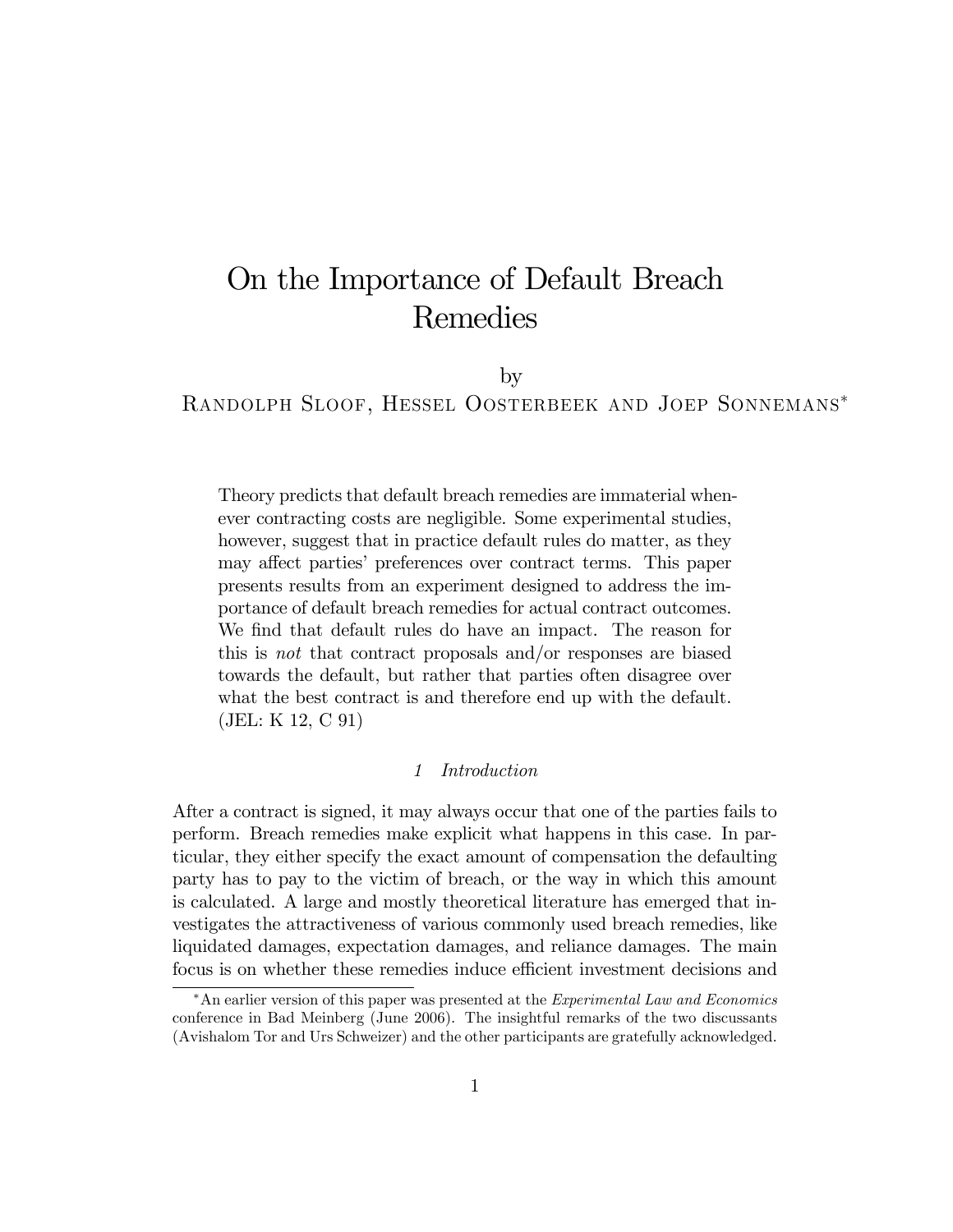efficient trade decisions (cf. Shavell [1980], Rogerson [1984]). The resulting efficiency ranking of the different breach remedies in general depends on the characteristics of the underlying trade relationship.<sup>1</sup>

Many real world contracts contain gaps and do not specify what happens if a party does not deliver as promised. In that case the parties involved (implicitly) rely on the default terms incorporated in the general contract law. These default rules apply in the absence of explicit contract terms to the contrary. An important issue is then which breach remedy should be chosen by legal policy makers as default. Traditional law and economics analysis starts from the celebrated Coase theorem, observing that in a world absent of contracting and bargaining costs, the choice of default remedy will have no impact on contractual relationships. Whenever the default remedy is inefficient, the parties to a contract will simply bargain around it and incorporate the efficient breach remedy into their contract. From this perspective the choice of default remedy should be guided by transaction cost considerations alone (see e.g. Posner [2003]).

Some experimental studies, however, suggest that default remedies may have an impact *independent* of contracting and bargaining costs. In an individual decision making experiment, Korobkin [2000] Önds that expressed preferences for particular contract terms depend on the default terms in place. In particular, default terms create an "endowment effect", i.e. a higher stated valuation for a given term stemming from the mere fact that this term is part of the default. The explanation put forward is that subjects fear that they will suffer future regret from actively changing contract terms. In practice default rules are therefore likely to be "sticky", Korobkin argues, because parties will be reluctant to deviate from them even when there are no transaction costs in doing so.

Schwab [1988] investigates the impact of contract presumptions on contract bargaining in an experiment where subjects bargain with each other in pairs. Presumptions resemble default terms, as they "...interpret silent or ambiguous contracts but allow parties to alter or waive the presumed interpretation with specific language" ( $[\text{Schwab}, 1988, p. 239]$ ). Standard theory predicts that presumptions neither have efficiency nor distributive effects. Partly in line with this, Schwab observes that presumptions do not affect

<sup>&</sup>lt;sup>1</sup>Sloof, Leuven, Oosterbeek, and Sonnemans [2003] and Sloof, Oosterbeek, Riedl, and Sonnemans [2002] report results from laboratory experiments that by and large provide support for the efficiency ranking predicted by standard theory.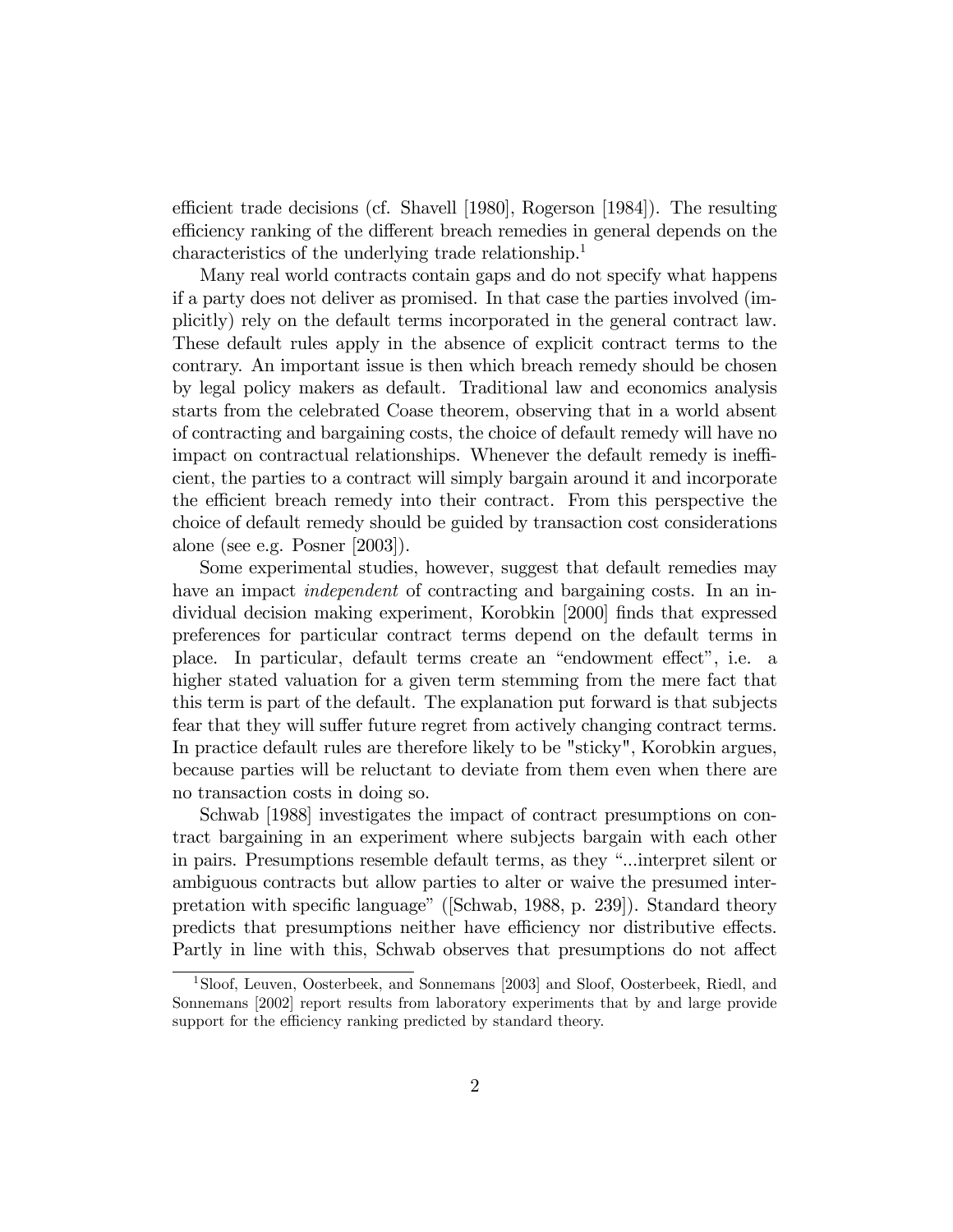the efficiency of bargains. However, they do affect the distribution of wealth; subjects are more successful in the negotiations when the presumptions are in their favor. Although Schwab did not explicitly include breach remedies in the contract presumptions he studied, his results do suggest that the "stickiness" of default breach remedies may be rather limited in practice. Even then though, they may affect the outcome of contract bargaining.

The above findings come from experiments in which no monetary incentives were provided. Moreover, in Korobkin [2000] subjects did not bargain with each other about the terms of trade whereas Schwab [1988] did not explicitly focus on breach remedies. In contrast, in this paper we consider an experimental setting with both interaction and monetary incentives, and we address the question of how default breach remedies affect the actual contract terms agreed upon head-on.

This paper proceeds as follows. In the next section we discuss the basic model on which our experiment is based. Section 3 describes the experimental design and formulates the hypotheses that are put to the test. Results are presented in Section 4. The Önal section summarizes and concludes.

# 2 The model

Two risk neutral parties, a female buyer and a male seller, may trade one unit of a particular good. In order to get the benefits from trade, the buyer must invest some resources before she learns whether the seller will deliver. Following Shavell [1984] this amount of reliance expenditures  $r \geq 0$  is assumed to be fixed. The buyer's expectancy from trade equals  $V > 0$  whereas the seller's production costs are  $c \geq 0$ .

Apart from trading with the buyer, the seller has an alternative trading opportunity denoted s, with the (competitive) outside price s unknown at the start of the relationship. We assume that s is uniformly distributed on the interval  $[s_l, s_h]$  (with  $0 \leq s_l \leq s_h$ ). Throughout we also assume that profitable trades always exist, i.e. that  $c < \max\{s_l, V\}$ .

Efficiency requires that the seller trades with the original buyer whenever  $s < V$  and sells to the outside buyer in case  $s > V$ . To make the situation interesting, we assume that  $s_l < V$ , so that breach is not always efficient. We also assume that  $V < s_h$ , such that separation is efficient in at least some contingencies.

The question of interest is whether the parties will arrive at the efficient outcome and trade only when it is efficient to do so. To govern their re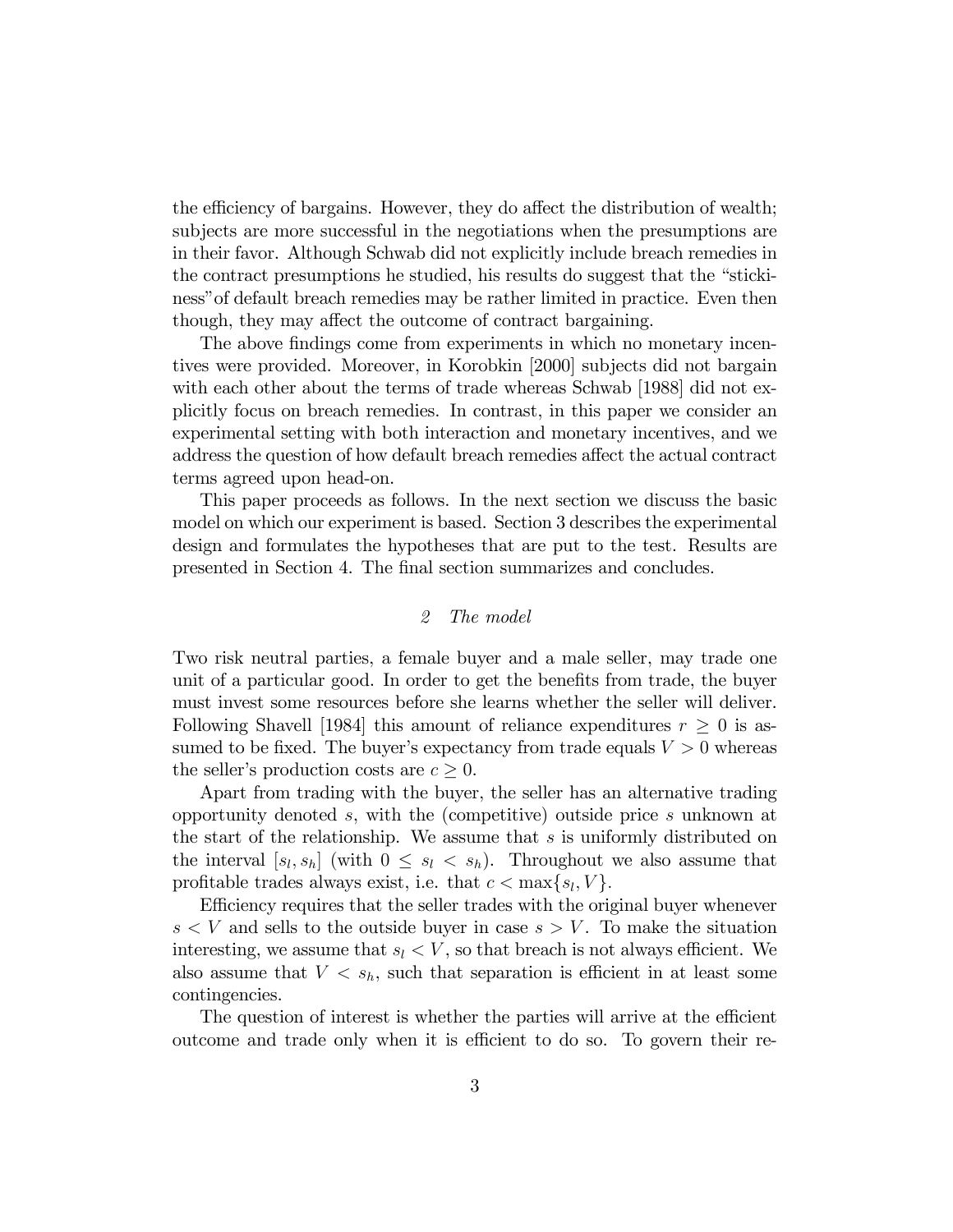lationship the buyer and the seller may sign a contract  $(p, \delta)$ , stipulating a price  $p \geq c$  the buyer has to pay in case of performance and a compensation amount  $\delta \geq 0$  the seller has to pay in case of breach. More specifically, buyer and seller are assumed to play the following sequential-moves game:

- I Contracting stage. Buyer and seller negotiate and sign a contract that specifies a fixed price  $p \geq c$  the seller gets when the parties trade and a damage amount  $\delta \geq 0$  the seller has to pay if he breaches the contract;
- II Reliance stage. After the contract has been signed the buyer expends reliance resources r, with  $r \in [0, V)$  fixed;
- III Information stage. Nature draws the value of the seller's outside option s from a uniform distribution on  $[s_l, s_h]$ . The value of s becomes known to both parties;
- IV Breach decision stage. The seller decides whether to trade with the original buyer, or to breach the contract. In the latter case the seller has to pay damage amount  $\delta \geq 0$  to the buyer.<sup>2</sup>

Payoffs are as follows. When the seller trades with the original buyer, the seller gets  $p-c$  whereas the buyer obtains  $V-p-r$ . In case the seller breaches the contract and goes to the outside buyer, the seller obtains  $s - \delta - c$  while the buyer gets  $\delta - r$ .

The predicted outcome under a given contract  $(p, \delta)$  is easily derived. Let  $\Delta \equiv p + \delta$  denote the "gross" trade price, i.e. the seller's opportunity costs of breaching the contract. The seller then breaches whenever  $s > \Delta$ . Hence only when  $\Delta = V$  the predicted outcome coincides with the efficient one. In case  $\Delta < V$  the seller breaches too often from an efficiency perspective, because inefficient breaches happen whenever  $\Delta < s < V$ . For  $\Delta > V$ too few breaches occur. In that case buyer and seller inefficiently trade if  $\Delta > s > V$ . Note that for all  $\Delta \geq s_h$  breach does not occur. This formally corresponds with the remedy of specific performance, under which unilateral breach of contract is not possible. In the sequel we assume without loss of generality that  $\Delta \leq s_h$  and we let  $\Delta = s_h$  represent specific performance.

<sup>2</sup>Following Shavell [1980] we focus on the case where renegotiation of the initial contract is not possible. See Sloof et al. [2002] for an experimental comparison of various breach remedies in a setting that allows for renegotiation.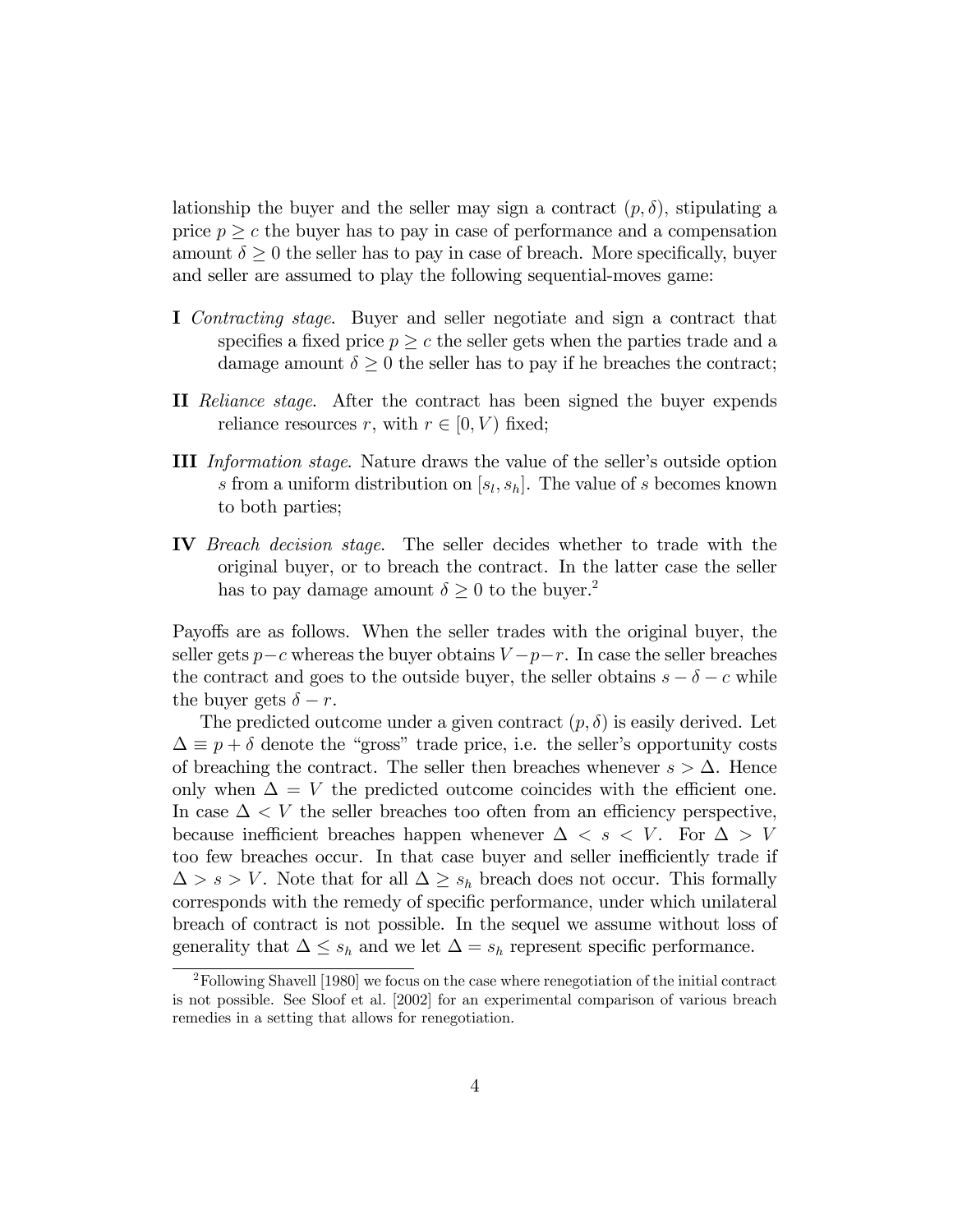In the contracting stage parties are expected to sign a contract that exhausts all possible gains from trade. For a given contract  $(p, \delta)$  with  $\Delta \equiv p + \delta \leq s_h$  it can be derived that expected joint payoffs equal:

$$
\Pi_S + \Pi_B = V - r - c + \frac{(s_h - V)^2}{2(s_h - s_l)} - \frac{(\Delta - V)^2}{2(s_h - s_l)},
$$

with  $\Pi_S$  and  $\Pi_B$  the expected net payoffs of seller and buyer, respectively. From the last term it is easily seen that joint payoffs are highest when  $\Delta = V$ . This corresponds with the expectation damages breach remedy  $\delta = V - p$ under which the breach decision is always efficient. Price  $p$  can be used as a separate instrument to distribute the gains from trade, and in such a way that both parties are willing to enter the relationship.

Overall, the equilibrium prediction is that parties will opt for the efficient expectation damages rule, independent of the default breach remedy in place. Exactly how the joint surplus is divided (i.e. how large price  $p$  is) depends on the bargaining power of both parties at the contracting stage.

With the above expression for joint payoffs it is straightforward to rank, for a given price  $p < V - r$ , some commonly used breach remedies in terms of efficiency. As noted above, the expectation damages rule  $\delta = V - p$  is first best. Because in our setting price  $p$  is paid at the time the contract is performed, restitution damages correspond to the case of no damages  $\delta =$ 0. This breach remedy is (weakly) dominated by reliance damages  $\delta = r$ . However, because  $p + r < V$  reliance damages does not attain first best as well. Under both reliance damages and restitution damages inefficiencies arise because the seller breaches too often. In case of specific performance breach of contract is not possible. Inefficiency then results from excessive performance and expected net social surplus equals  $V - r - c$ . Whether specific performance is more or less efficient than reliance damages depends on how the problem of excessive performance compares to the problem of inappropriate breach. In general, this can go either way (cf. Shavell [1984]).

# 3 Experimental design and hypotheses

#### 3.1 Experimental game and treatments

In the experiment we simplified the game of Section 2 by skipping the second reliance expenditures stage, i.e. we chose  $r = 0$ . The remaining basic parameters were set equal to:  $V = 420$ ,  $c = 130$ ,  $s_l = 0$  and  $s_h = 700$ . We also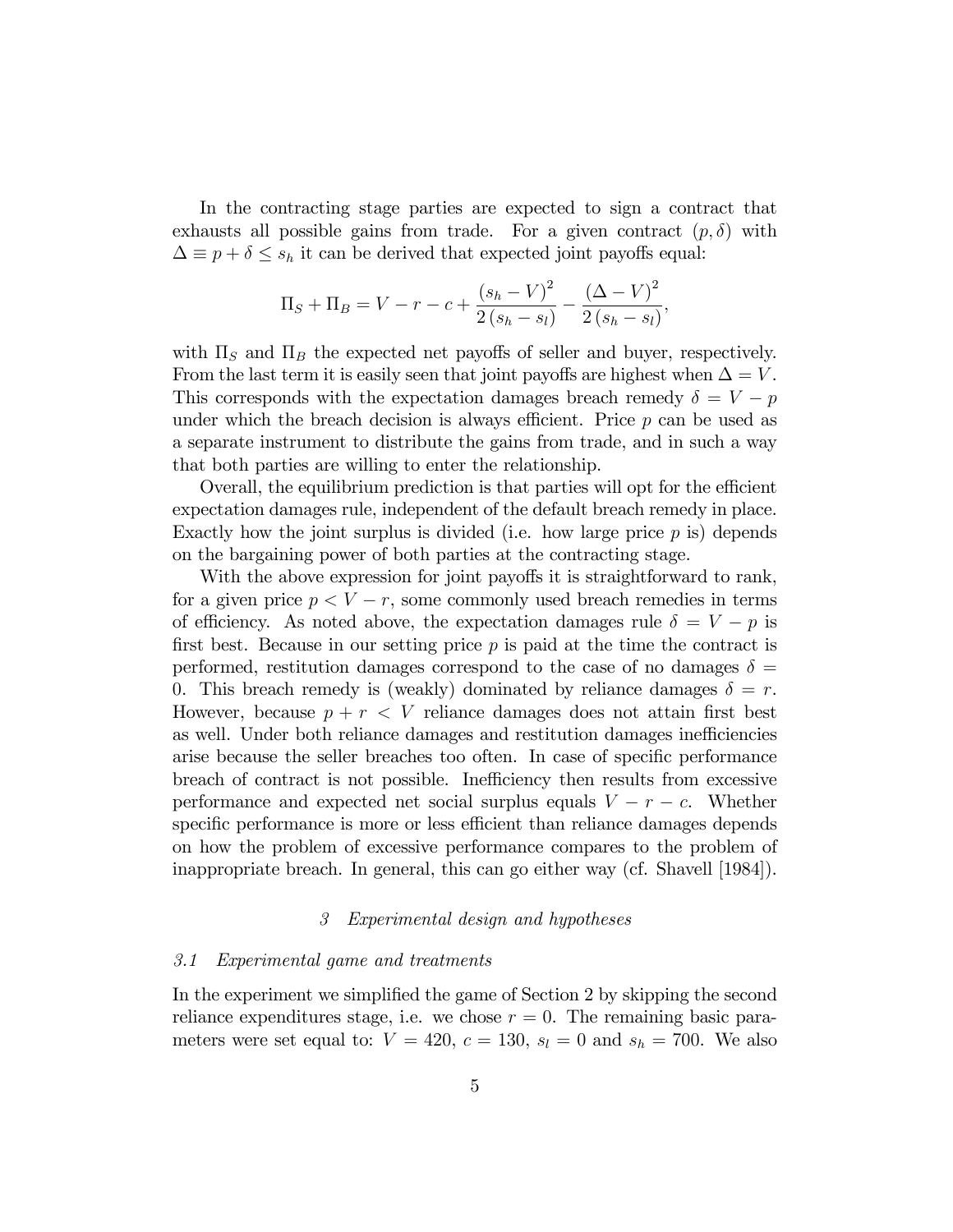| Table 1: Available contracts in the experiment |                         |             |            |                 |              |  |  |
|------------------------------------------------|-------------------------|-------------|------------|-----------------|--------------|--|--|
|                                                |                         | $SP - prop$ | $SP - lia$ | EX              | RE           |  |  |
|                                                | label in exp.           | 'Yellow'    | 'Green'    | 'Blue'          | 'White'      |  |  |
|                                                | contract price $p$      | 364         | 364        | 340             | 140          |  |  |
|                                                | breach penalty $\delta$ | breach n.p. | 336        | 80              | $\theta$     |  |  |
| No breach                                      | A gets                  | 234         | 234        | 210             | 10           |  |  |
|                                                | B gets                  | 56          | 56         | 80              | 280          |  |  |
|                                                |                         |             |            |                 |              |  |  |
| Breach                                         | A gets                  | n.p.        | $T - 466$  | $T-210$ $T-130$ |              |  |  |
|                                                | B gets                  | n.p.        | 336        | 80              | $\mathbf{0}$ |  |  |
| Equilibrium predictions:                       |                         |             |            |                 |              |  |  |
| Pr(breach)                                     |                         | $\Omega$    | ∩          | 0.4             | 0.8          |  |  |
| $\Pi_S$                                        |                         | 234         | 266<br>234 |                 | 234          |  |  |
| $\Pi_B$                                        |                         | 56          | 56<br>80   |                 | 56           |  |  |

railable contracts in the experim

*Remark:*  $V = 420$ ,  $r = 0$ ,  $c = 130$ ,  $s_l = 0$  and  $s_h = 700$ ; n.p. = not possible.

restricted the parties' contract choices to just four different contracts  $(p, \delta)$ , see Table 1 for an overview.

We used colors as neutral labels to identify the available contracts. The the contract corresponds with expectation damages and is therefore also referred to as  $EX$  in the main text. Similarly,  $RE$  ('white') reflects both reliance and restitution damages, as for  $r = 0$  these two damage rules coincide. Specific performance is represented by two different contracts. In one of these breach of contract is explicitly excluded; breach is simply not an available choice option for the seller. This corresponds closest to an entitlement (to the seller's good) protected by a *property rule* and is therefore referred to as SP-prop ('yellow'). Under the second type of SP contract breach is possible in principle, but the damage amount due is set prohibitively high  $(\Delta = s_h = 700)$ . This has the flavor of an entitlement protected by a *lia*bility rule and is thus denoted SP-lia ('green'). Although formally SP-prop and SP-lia are equivalent, the experimental findings of Rachlinski and Jourden [1998] on the endowment effect suggest that there may be an important psychological difference between the two. We therefore included them both.

We also used neutral labels for the seller (A) and the buyer (B) role. We did so to mitigate subjects' natural tendency of thinking that for the buyer (seller) the lowest (highest) price is always best. Alternative price s was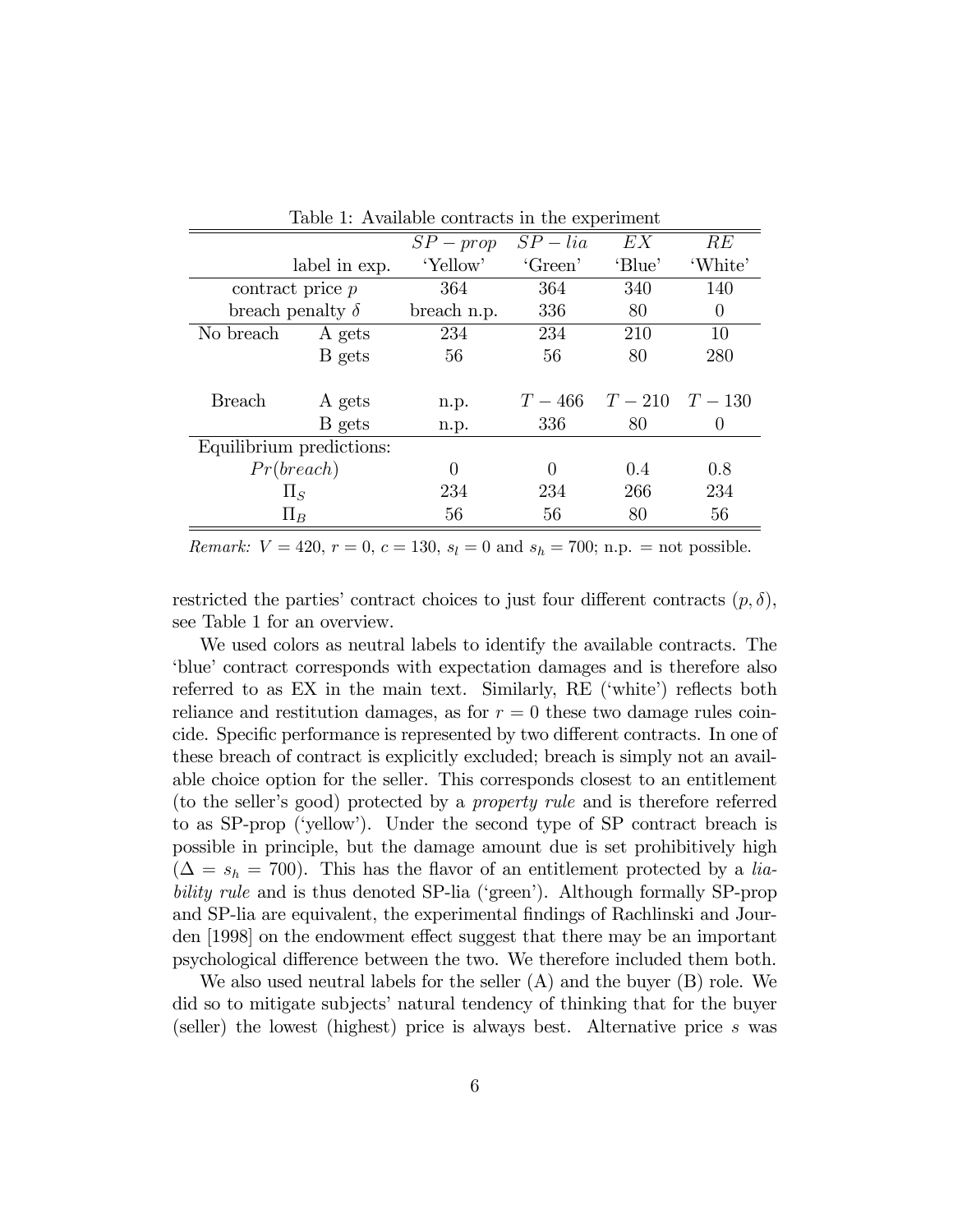denoted T in the experiment. The complete order of play was presented to the subjects as follows (the example below concerns the treatments where SP-lia, i.e. the 'green' contract, is the default):

- 1. One of the participants within a pair proposes a contract. S/he either chooses the default green contract, or one of the three alternative contracts referred to with the colors yellow, blue and white. Contracts differ in the price participant  $B$  has to pay to  $A$  in case  $A$  performs the contract and (if applicable) in the compensation amount A has to pay to B when A breaches the contract. The exact amounts belonging to a particular contract can be found in the table that is handed out to you [this table was similar to the upper two panels of Table 1];
- 2. If the contract proposal made in stage 1 deviates from the standard green contract, then the other participant within a pair decides whether to accept the proposed contract or not. When the proposal is rejected, or the default was proposed, the default green contract applies;
- 3. The computer picks amount  $T$  at random, with each value between 0 and 699 being equally likely. Amount  $T$  gives the alternative price participant A can get in case s/he breaches the contract;
- 4. Participant A decides whether or not to breach the contract. In case the yellow contract applies, breach of contract is not possible and this stage is skipped. When one of the other three contracts applies, participant A owes the relevant compensation amount to B in case of breach;
- 5. Per period payoffs are determined. The gross value B obtains when the contract is performed equals 420. The contract price has to be subtracted from this amount to obtain B's net payoffs. Participant A always bears fixed costs of 130 points. When the contract is performed the net payoffs of A are equal to the contract price minus these fixed costs. In case of breach of contract, B's net payoffs equal the compensation amount as specified in the contract. Participant A then obtains the alternative price T reduced by both the compensation amount and the fixed costs of 130. The table handed out to you summarizes these payo§s [cf. the upper two panels of Table 1].

Each of the four available contracts was considered as being the default. Besides that, for each type of default contract we considered both the case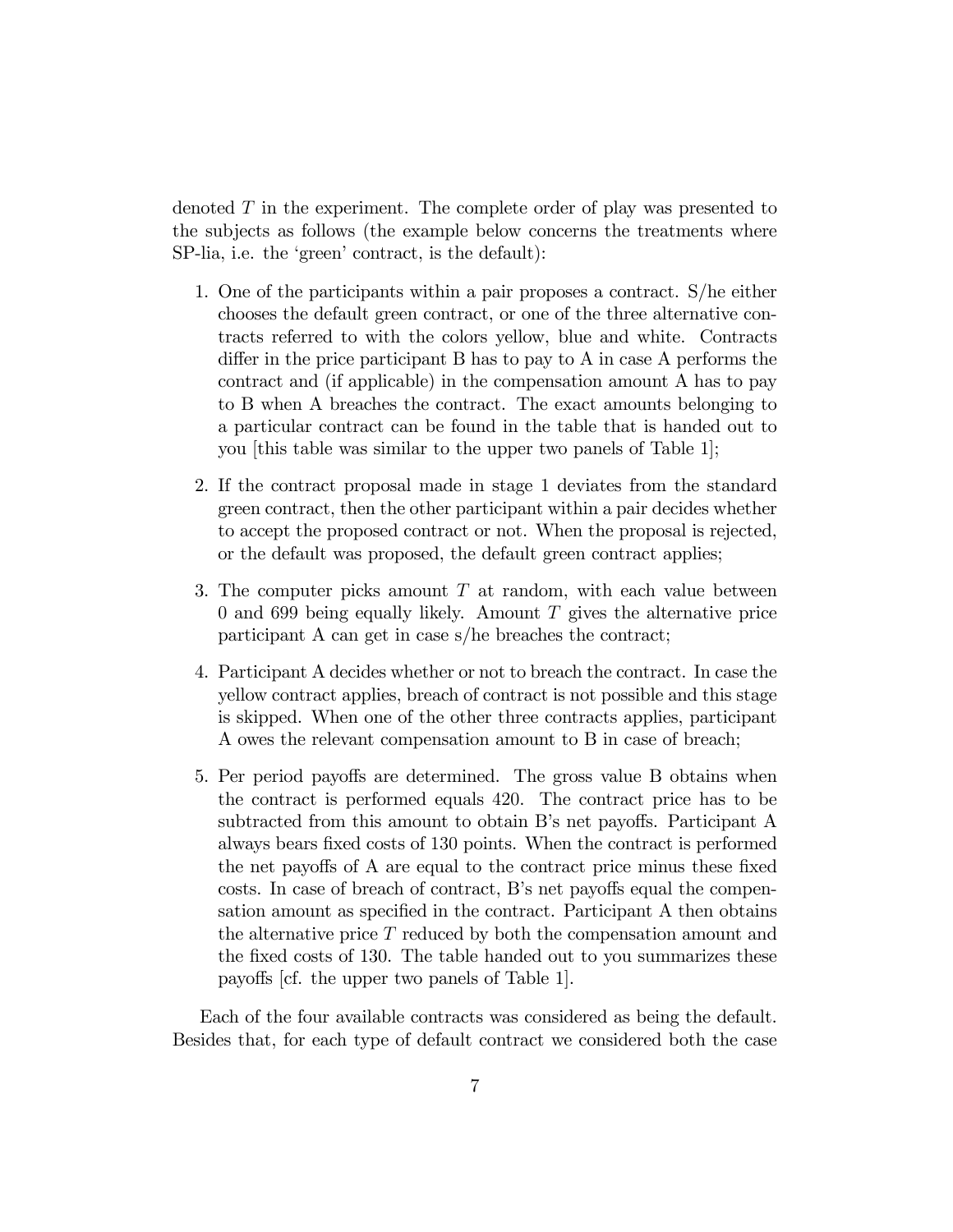in which the seller  $(A)$  proposes the contract and the one where the buyer (B) does so. Overall we thus used a 4 by 2 treatments design.

Clearly, in practice contract price  $p$  is not part of the default breach remedy. Nevertheless we incorporated  $p$  in the default contract besides compensation amount  $\delta$ , because we felt that allowing subjects to bargain separately about  $p$  would make the experiment too difficult. Likewise, in reality the actual 'fall back' in case of disagreement is the situation without a contract. Yet having a contract with the default remedy as fall back strengthens the interpretation of this particular remedy as being the status quo. It thus gives the alternative non-Coasian prediction that default remedies may matter a fair chance. Another advantage of our setup is that there are no real costs to proposing a contract different from the default, because the proposer need not be afraid of ending up with no contract at all. S/he can thus safely propose his/her most preferred contract (but see the discussion of incentive compatibility below). This would not be the case if the situation without a contract served as fall back.

Given the above our experiment may be better interpreted as follows. Buyer and seller already agreed upon a price  $p$ , with the (implicit) understanding that the default breach remedy applies. They are currently drafting the contract and arrive at the paragraph which stipulates what happens in case the seller fails to perform. At this stage they may want to deviate from the default remedy and change the contract price accordingly, but only if both agree. If not, the default remedy with the original price p applies.

### 3.2 Experimental procedures

In each session we kept the default contract fixed, in order to convincingly implement it as being the status quo. Within a session we varied the identity of the proposer, with the seller (subject A) taking up this role half of the time and the buyer (subject B) the remaining half of the time. We ran two sessions per default remedy, such that we had eight sessions in total. Overall 160 subjects participated, with 20 participants per session. The subject pool consisted of undergraduate students (mostly in economics) at the University of Amsterdam. They earned on average 26 euros in about  $1\frac{1}{2}$  $\frac{1}{2}$  hours.

Each session contained 20 periods. In each period the experimental game as described in the previous subsection was played. The 20 periods were divided into four blocks of five periods each. In each block the identity of the proposer was kept Öxed. In one session per default remedy we used the order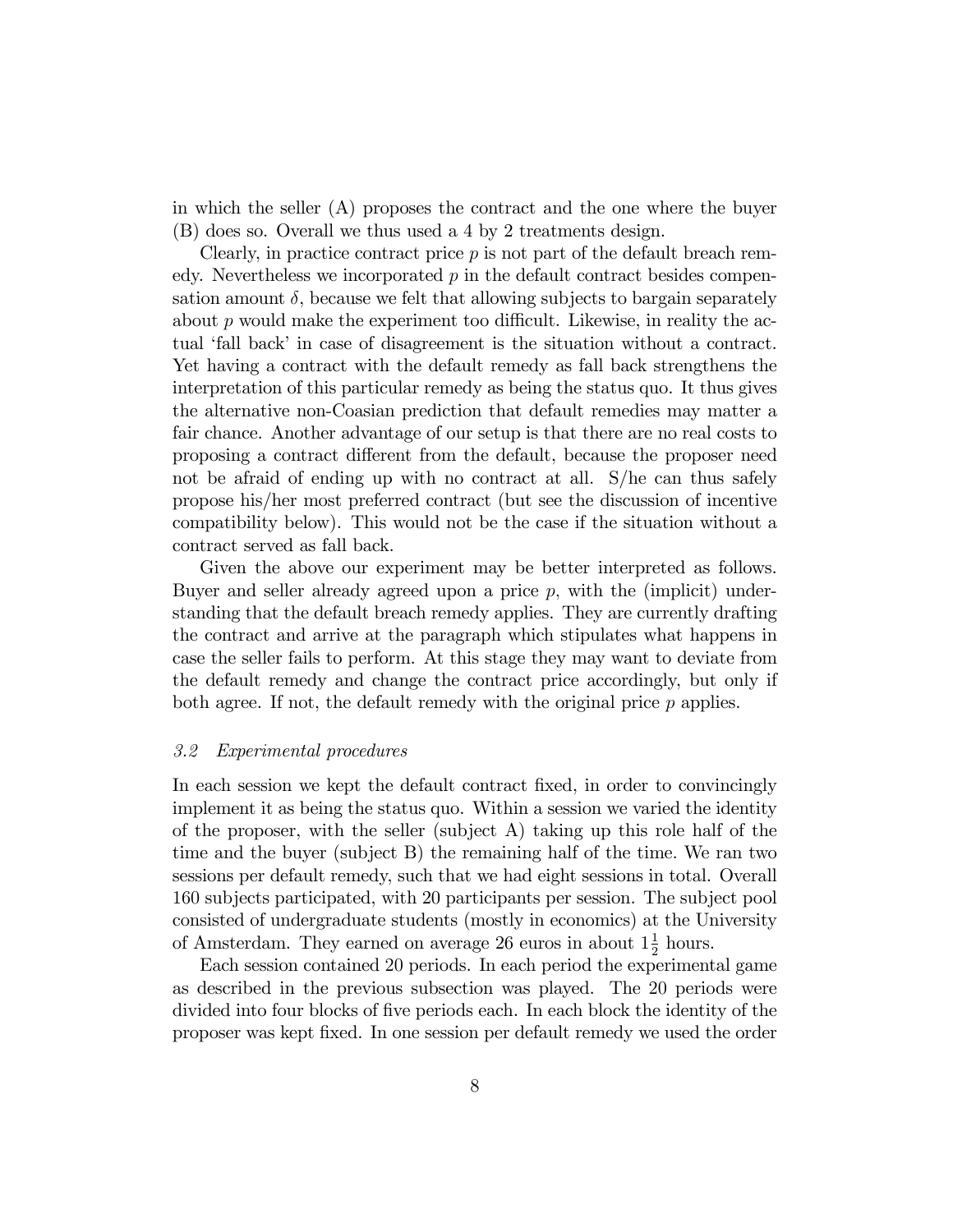of A-B-A-B over the four blocks, in the other session the reverse order B-A-B-A was used. This block structure allowed us to test for both learning and order effects. Subjects kept the same role during the whole experiment. In each single period they were anonymously paired. Within each block of five periods, subjects could meet each other only once and they were explicitly informed about that. Moreover, within each session subjects were divided into two separate groups of ten subjects that were independently matched. We did so to generate two independent group observations per session.

We provided all subjects with an initial endowment. Because sellers were expected to earn much more than buyers would do (cf. Table 1) and roles were kept fixed, we gave participants with role  $\Lambda$  an endowment of 1000 points and those with role B an endowment of 5500 points. The conversion rate was such that 300 points corresponded with 1 euro in money.

A potential disadvantage of our ultimatum game like contracting stage is that contract proposals are affected by anticipated acceptance behavior as well. In particular, the proposer may propose a second best contract when s/he thinks this contract is more likely to be accepted than her/his most preferred one. The actual contract proposals made thus do not measure the proposerís preferences in an incentive compatible way. Our design choice to have a particular given (default) contract as fall back instead of no contract at all mitigates this problem, but does not completely eliminate it.

With the above in mind we added a second part to the experiment, in which we measured subjects' preferences over contracts in an incentive compatible way. This part consisted of a single period only. Both seller and buyer were first asked to individually rank the four contracts from highest to lowest. The highest ranked contract got 20 points, the second highest 15 points, the third one 10 points and the fourth contract 5 points. After both had made their rankings, the points of buyer and seller for a particular contract were added and divided by 100 (i.e. the total number of points assigned). This gave the probability that this contract applied in the single period. Based on these probabilities, a random device subsequently determined the contract that actually applied. The game then continued with the draw of T just as before, with the single exception that the period earnings were now multiplied by 5 to provide strong incentives. Besides incentive compatibility, the 'revelation' mechanism used in part two has the added advantage that it generates a complete preference ordering over contracts.

The equilibrium prediction that the efficient expectation damages contract will be implemented independent of the default remedy in place (cf.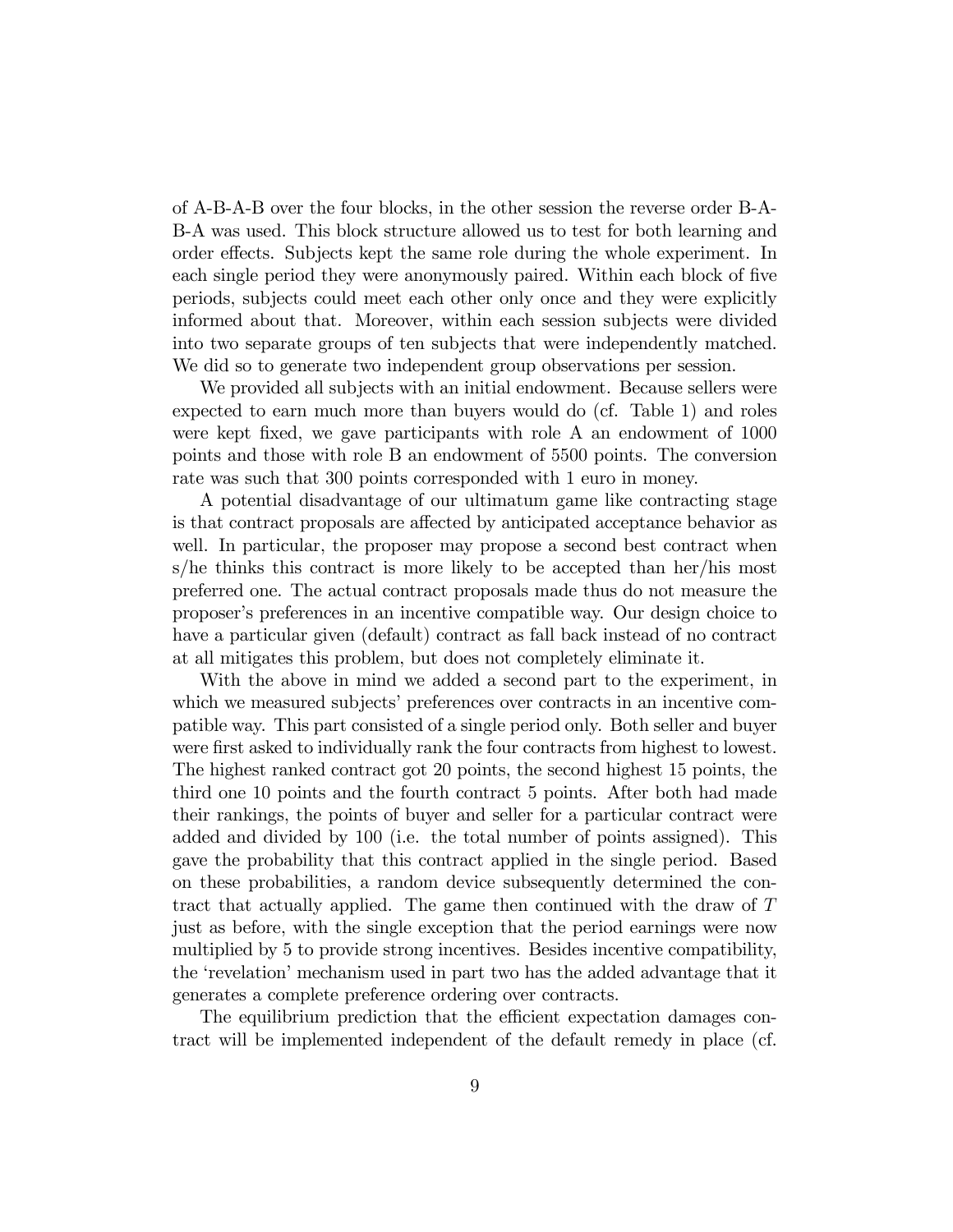Section 2), hinges on the assumption of risk neutrality. When subjects are risk averse or risk loving, the predicted contract choices may change. In order to verify that possible differences between sessions (i.e. default remedies) cannot be explained by subjects' risk attitudes, we added a third part to the experiment. In this final part we measured subjects' risk preferences in an incentive compatible way similar to Holt and Laury [2002]. When discussing the results in Subsection 4.1 we describe this procedure in more detail.

The experiment took place over the computer. Subjects started with on-screen instructions (for the Örst part). All subjects had to answer some control questions correctly before the experiment started. They also received a summary of the instructions on paper. At the end of the first part subjects received new instructions for the second part, and similarly so at the beginning of the third part. At the end of the experiment the experimental points earned were exchanged for money and subjects were individually paid.

## 3.3 Hypotheses

According to standard theory risk neutral sellers and buyers prefer the efficient blue contract based on expectation damages over each of the other three contracts. This holds because the blue contract gives both parties their highest expected payoff, see the lower panel in Table 1. The prediction therefore is that the blue contract will be proposed and that this proposal will be accepted. This also implies that there is no role for the default contract.

Deviations from risk neutrality may alter these predictions. First consider the buyer. Under contract EX she obtains a payoff of 80 with certainty (see the middle panel in Table 1). The other contracts yield her only 56 in expectation. So the buyer's relative preference for EX becomes stronger when she is risk averse. Only when the buyer is very risk loving she will prefer RE over EX. This requires that she prefers a lottery of getting 280 with probability  $\frac{1}{5}$  and 0 with probability  $\frac{4}{5}$  over having 80 for sure.

For a risk averse seller contracts SP-prop and SP-lia become relatively more attractive. In these cases the seller is secured a payoff of 234. Under EX he bears some risk, because with probability  $\frac{3}{5}$  he obtains 210. There is a substantial upward potential though, because with probability  $\frac{2}{5}$  he gets 350 in expectation. Hence only when the seller is very risk averse, he will prefer the SP contracts over expectation damages. Like for the buyer, also for the seller contract RE is a very risky option. This yields him 10 with probability 1  $\frac{1}{5}$  and an expected value of 290 with probability  $\frac{4}{5}$ .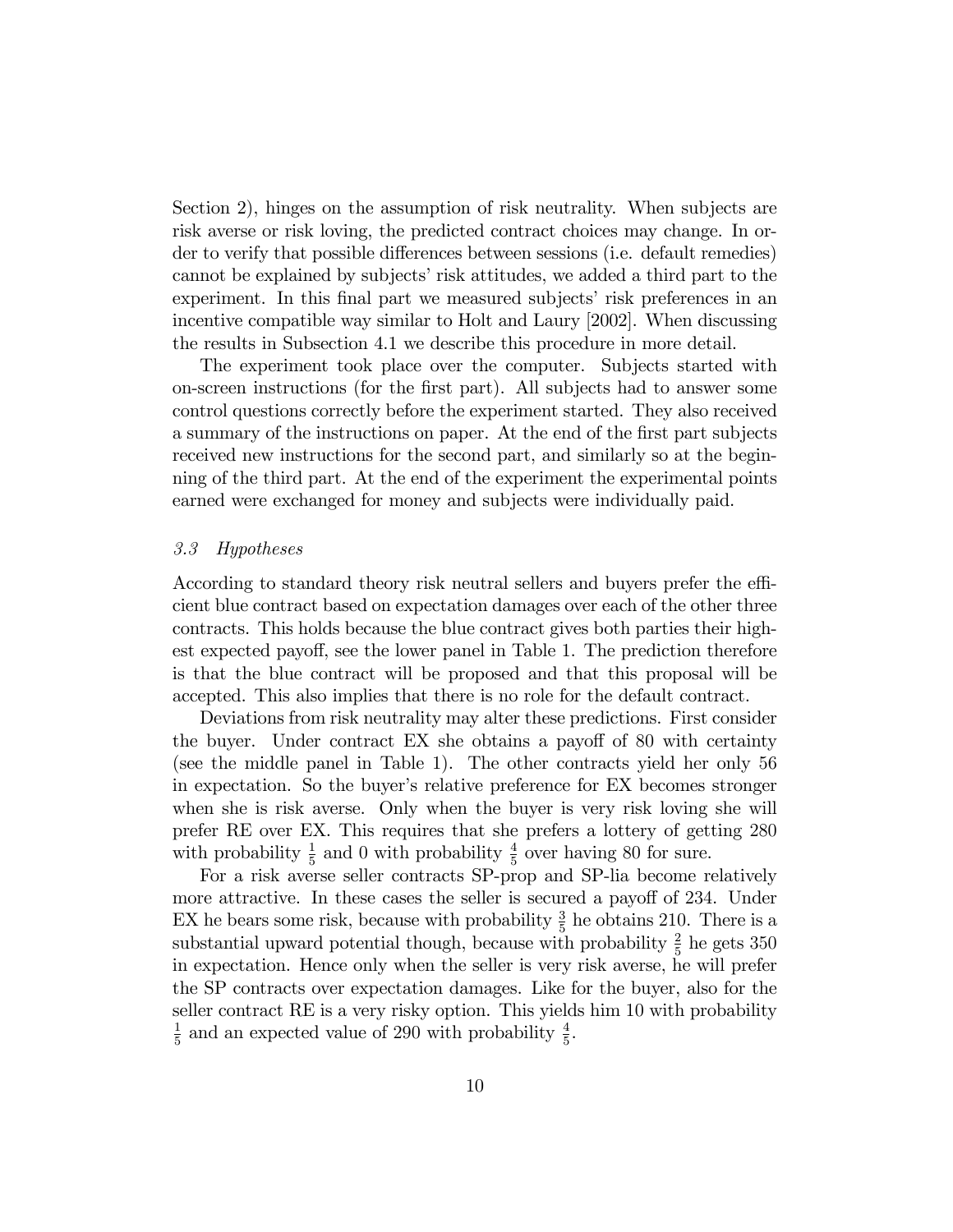Although deviations from risk neutrality may explain why parties prefer another contract than the efficient one, risk attitudes do not attribute any relevance to the default label per se. Parties value a contract independent of whether it constitutes the default or not. A mechanism that does attribute a direct role to the default contract is obtained when agents are motivated by the avoidance of future regret. Regret avoidance theory assumes that bad actions lead to more regret than bad inactions do (cf. Korobkin [2003]). Subjects will thus mentally assess the results of opportunities actively taken differently than those of opportunities not taken. In our setting it is natural to interpret choices different from the default as "actions" and choices for the default as "inactions". Bad inactions then result when the default contract turns out to be suboptimal ex post (as compared to the other three contracts), whereas bad actions occur when the new contract agreed upon appears worse than the default. Regret avoidance theory predicts that subjects especially try to avoid the latter type of bad outcomes.

Now, under regret avoidance default remedies are expected to be sticky. This holds because when specific performance is the default (i.e. either the yellow or the green contract), the seller may fear future regret from actively deviating from it. He would certainly regret such a decision whenever  $T <$ 364 (cf. Table 1). In case of expectation damages (blue contract), the buyer may fear future regret (i.e. that  $T < 140$  materializes). And under reliance damages (white contract), both parties may anticipate ex post regret. Given that it takes the consent of both parties to deviate from the default, parties are likely to stick with it. In particular, it will be more likely that a particular contract is proposed when it is the default than when it is not, and/or the default label per se will affect acceptance behavior.

Even when default contracts are unimportant for contract proposals and acceptance behavior, they may still affect actual contract choices. The reason is that in our setting the default contract will also be implemented when the parties disagree about the (most) preferred contract. According to standard theory and under risk neutrality such disagreement will not occur, because parties' incentives are perfectly aligned. Possible sources of disagreement are risk attitudes different from risk neutrality and regret avoidance. We will briefly discuss these two sources in turn.

When the seller is sufficiently risk averse he will prefer the SP contracts whereas these are never preferred by the buyer. When either the buyer or the seller is sufficiently risk loving s/he will prefer the RE contract, but this contract is never preferred by a partner who is not risk loving. Differences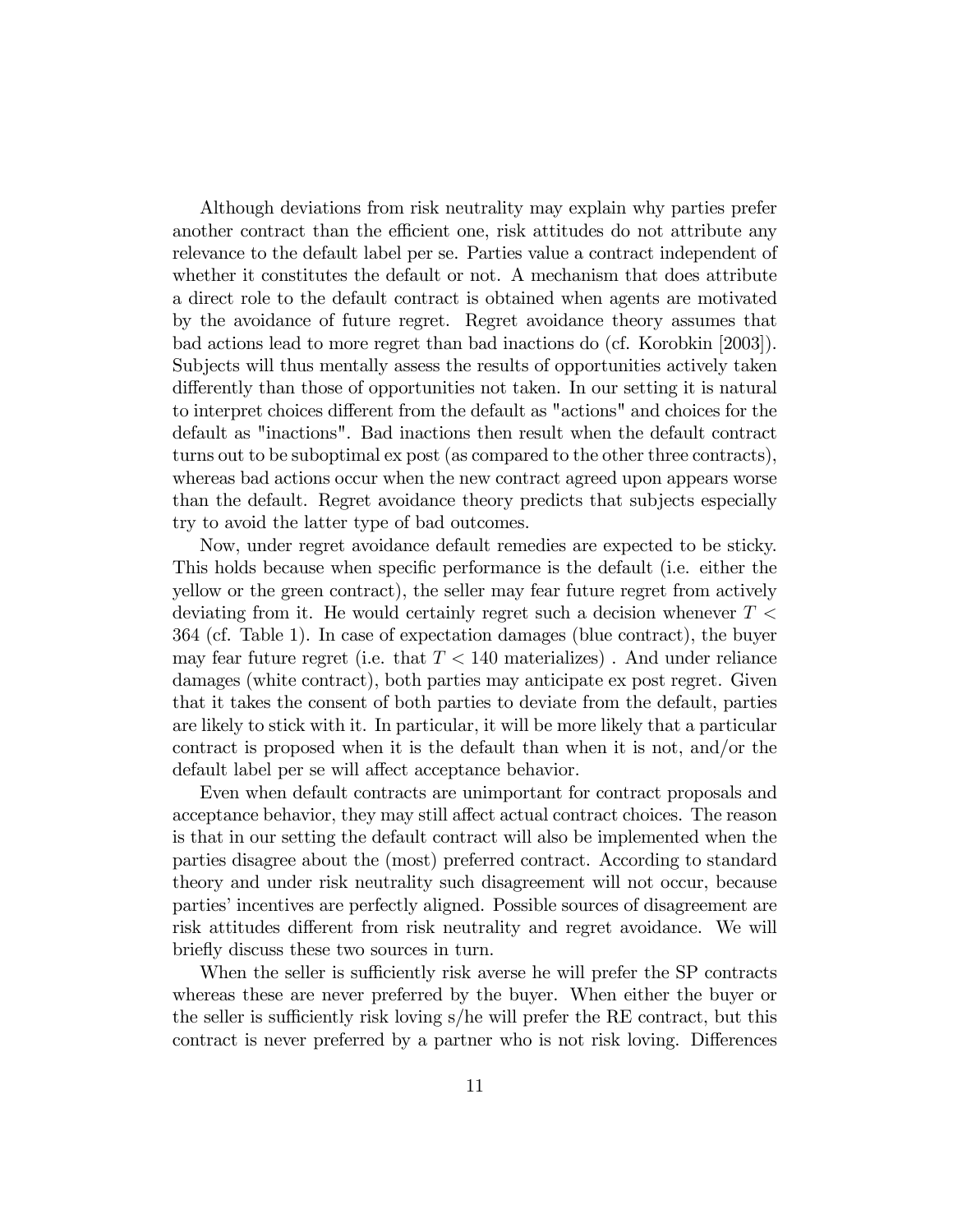in risk attitudes thus provide ample opportunities for disagreement.

Disagreement may also stem from regret avoidance with respect to the ex post optimal contract. The seller is best off under the RE contract when  $T > 364$  whereas for  $T < 364$  contracts SP yield him the most. Hence from this perspective the seller always suffers from ex post regret when the efficient contract is implemented. This does not apply for the buyer. She ex post prefers the efficient EX contract when  $T > 140$  and the RE contract when  $T < 140$ . The two specific performance contracts are never ex post preferred by her, because these are strictly dominated by contract EX. Overall, for a seller who is motivated by regret avoidance the efficient EX contract is suboptimal. Yet the buyer is still likely to prefer this contract, yielding disagreement and implementation of the default contract. Note that this second type of regret avoidance is based on comparing the actually implemented contract with the ex post optimal one, rather than with the default contract.

# 4 Results

In presenting the results we pool the data from sessions that differ in the order of the party proposing the contract, because no order effects can be detected. We also aggregate over first and second halves of the sessions. Although some learning appears to take place, such effects are not very prevalent.<sup>3</sup>

### 4.1 Contract proposals

Table 2 gives the distribution of contract proposals by default contract and identity of the party making the proposal. We first consider the role of the default contract. Is it more likely that a particular contract is proposed when it is the default, than when it is not? The relevant information is on the diagonal of the table. It shows no prominent role of default contracts for proposals. Formal tests corroborate this. It is not more (or less) likely that a seller proposes the blue, green or white contracts when these are the default contracts than when they are not. Likewise, buyers do not propose the blue, yellow or white contracts more often when these are the default contracts than when they are not. Only when the yellow contract is the default, sellers are more inclined to propose it than when one of the other

 ${}^{3}$ The test results on order effects and learning effects are reported in the web-appendix to this paper, see: http://www1.fee.uva.nl/scholar/mdw/sloof/DefaultBreachAppendix.pdf.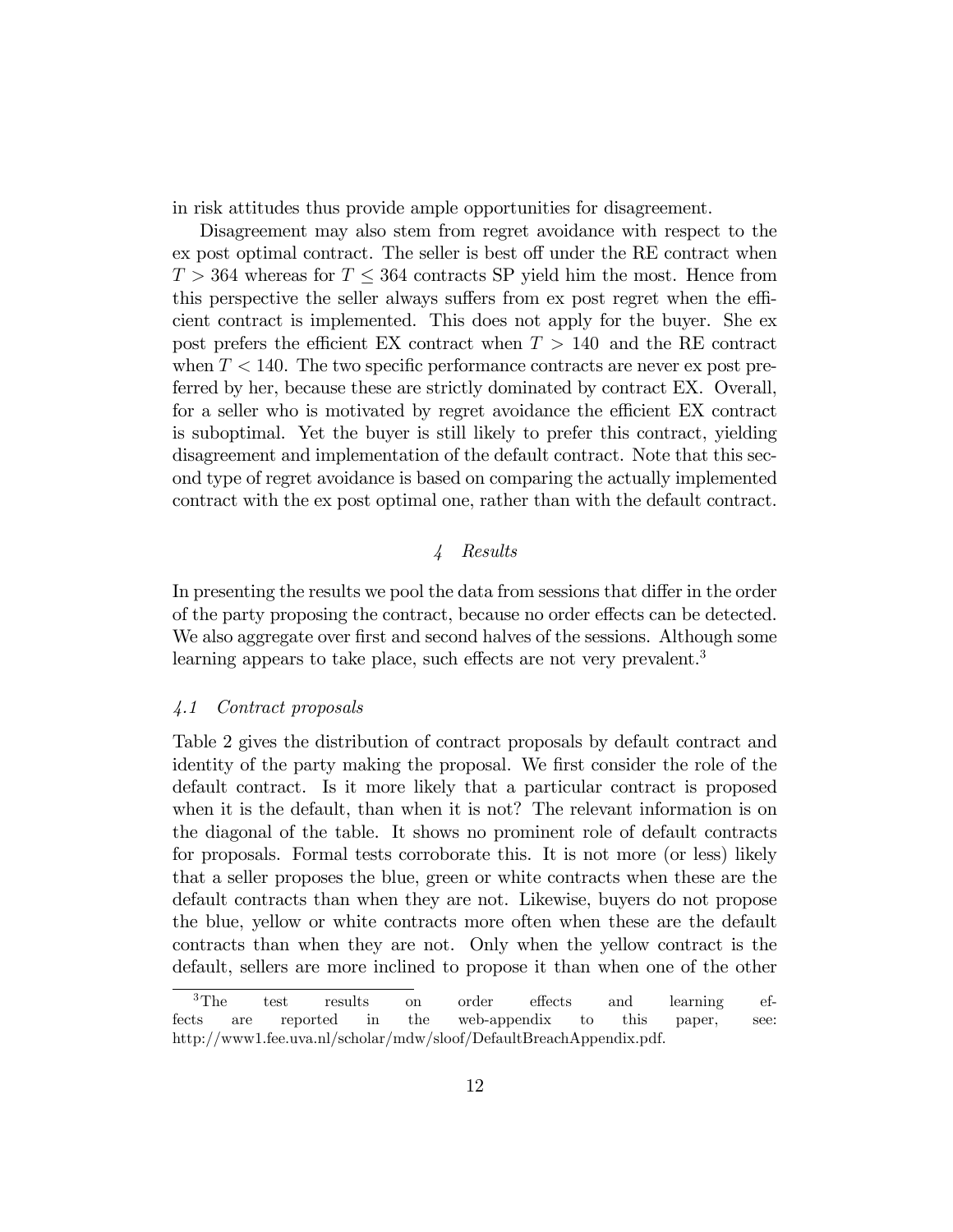| Default | Proposed contract |               |             |               |      |  |
|---------|-------------------|---------------|-------------|---------------|------|--|
|         | $SP - prop$       | $SP - lia$    | EX          | RE            |      |  |
|         | 'Yellow'          | 'Green'       | 'Blue'      | 'White'       |      |  |
| Yellow  | 79 [4]            | 11 [64]       | 76 [98]     | 34 [34]       | 200  |  |
| Green   | 13[2]             | 49 [21]       | 107 [128]   | 31 [49]       | 200  |  |
| Blue    | $52 \; [3]$       | 41 [33]       | 67 [131]    | 40 [33]       | 200  |  |
| White   | 37[10]            | 35 [55]       | $105$ [95]  | 23 [40]       | 200  |  |
| Total   | 181 [19]          | 136 [173]     | 355 [452]   | 128 [156]     | 800  |  |
| Freq.   | $.23$ $[.02]$     | $.17$ $[.22]$ | $.44$ [.57] | $.16$ $[.20]$ | 1.00 |  |

Table 2: Proposals by default contract - Seller [Buyer] proposes

contracts is the default. Buyers, however, are less inclined to propose the green contract when this is the default contract than when one of the other contracts is the default. In sum we can formulate the first result.<sup>4</sup>

Result 1: Default contracts are mostly unimportant for proposals.

Standard theory predicts that risk neutral buyers and sellers will always propose the efficient EX contract, because this gives each party the highest expected payoff. This is clearly not the pattern we observe in Table 2. Around half of all proposals deviate from the EX contract. Sellers spread these deviating choices roughly equally over the other three contracts. Buyers tend to avoid the yellow contract, which is expected because for them the yellow contract is strictly dominated by the blue contract.

Deviations could be reconciled with standard theory if subjects' risk attitudes deviate sufficiently from risk neutrality. To test this, in the third part of the experiment we measured risk aversion in the same way as Holt and Laury [2002] do. Subjects are given ten choices between a safe lottery and a risky lottery. (One randomly selected choice is actually paid out; see the web-appendix for more details.) A number of safe choices equal to 4 corresponds with risk neutrality. We subtract this number of 4 from the actual number of safe choices to arrive at our measure of risk aversion. A value of 0 then indicates risk neutrality and positive (negative) values indicate risk aversion (risk loving). The average level of risk aversion in our subject pool according to this measure equals 1.6 (s.d.  $= 1.66$ ).

<sup>&</sup>lt;sup>4</sup>P-values from ranksum tests for differences in proposals (and actual contracts) by default contract are presented in the web-appendix.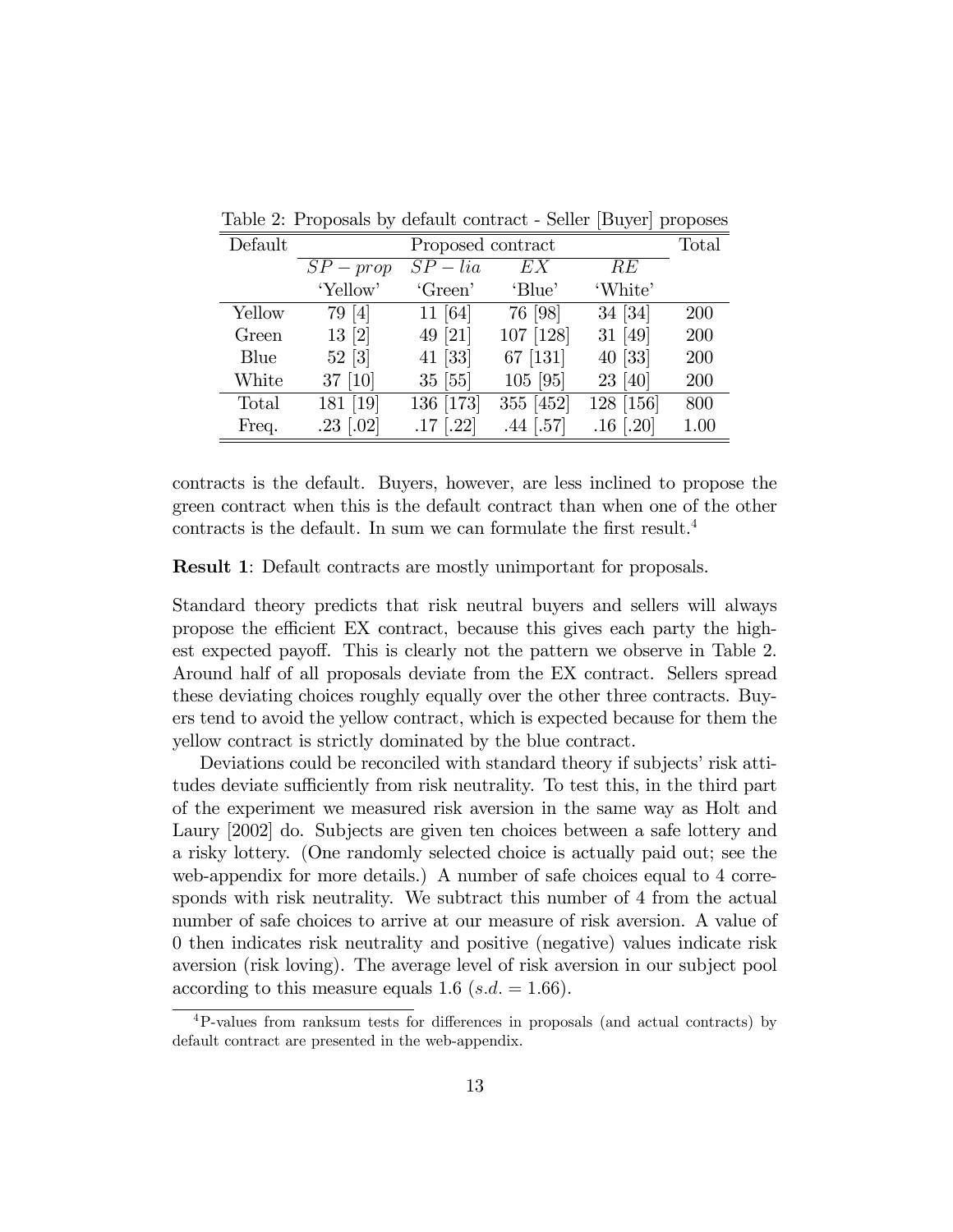| Proposed |           | Sellers     | <b>Buyers</b> |             |  |  |
|----------|-----------|-------------|---------------|-------------|--|--|
| contract | intercept | coefficient | intercept     | coefficient |  |  |
| Yellow   | $1.53***$ | $0.42*$     | $0.28***$     | $-0.03$     |  |  |
|          | (0.55)    | (0.25)      | (0.09)        | (0.04)      |  |  |
| Green    | $1.91***$ | $-0.12$     | $2.22***$     | $-0.04$     |  |  |
|          | (0.41)    | (0.18)      | (0.33)        | (0.15)      |  |  |
| Blue     | $4.35***$ | 0.05        | $5.61***$     | 0.03        |  |  |
|          | (0.66)    | (0.29)      | (0.42)        | (0.19)      |  |  |
| White    | $2.21***$ | $-0.35**$   | $1.88***$     | 0.05        |  |  |
|          | (0.38)    | (0.17)      | (0.27)        | (0.17)      |  |  |

Table 3: Regressions of number of contract proposals on risk aversion

Remark:  $*/***$  indicates significance at the 10/5/1%-level. Standard errors appear in parentheses.

We regressed the number of times that a subject proposed each of the four contracts (ranging from 0 to 10, and adding up to 10) on her/his level of risk aversion. Results are reported in Table 3. For each proposer type we imposed the restriction that the intercepts add up to ten whereas the risk aversion coefficients add up to zero. The results indicate that sellers' proposals can to some small extent be explained by their risk attitudes whereas buyers' proposals are unrelated to their (measured) risk preferences. Because we scaled the risk aversion measure such that a value of zero corresponds with risk neutrality, we can interpret the intercepts as the choice frequencies under risk neutrality. These frequencies closely track the actually observed frequencies reported in the bottom row of Table 2. We therefore conclude that risk attitudes cannot explain the deviations from the efficient contract proposal.

Table 2 also reveals that buyers propose the efficient contract more often than sellers do. In particular, 44 percent of sellers' proposals and 57 percent of buyers' proposals equal the efficient contract. This difference is significant by means of a ranksum test ( $p = 0.0294$ ). The same conclusion follows from comparing the intercepts reported in Table 3; the difference between  $4.35$ and  $5.61$  (blue contract) is significant at the  $5\%$  level. This indicates that the differences between buyers' and sellers' proposals are not driven by differences in risk attitudes. A more promising explanation here is regret avoidance. As explained in the previous section, sellers may want to deviate from the efficient contract if they try to avoid future regret. Ex post the efficient blue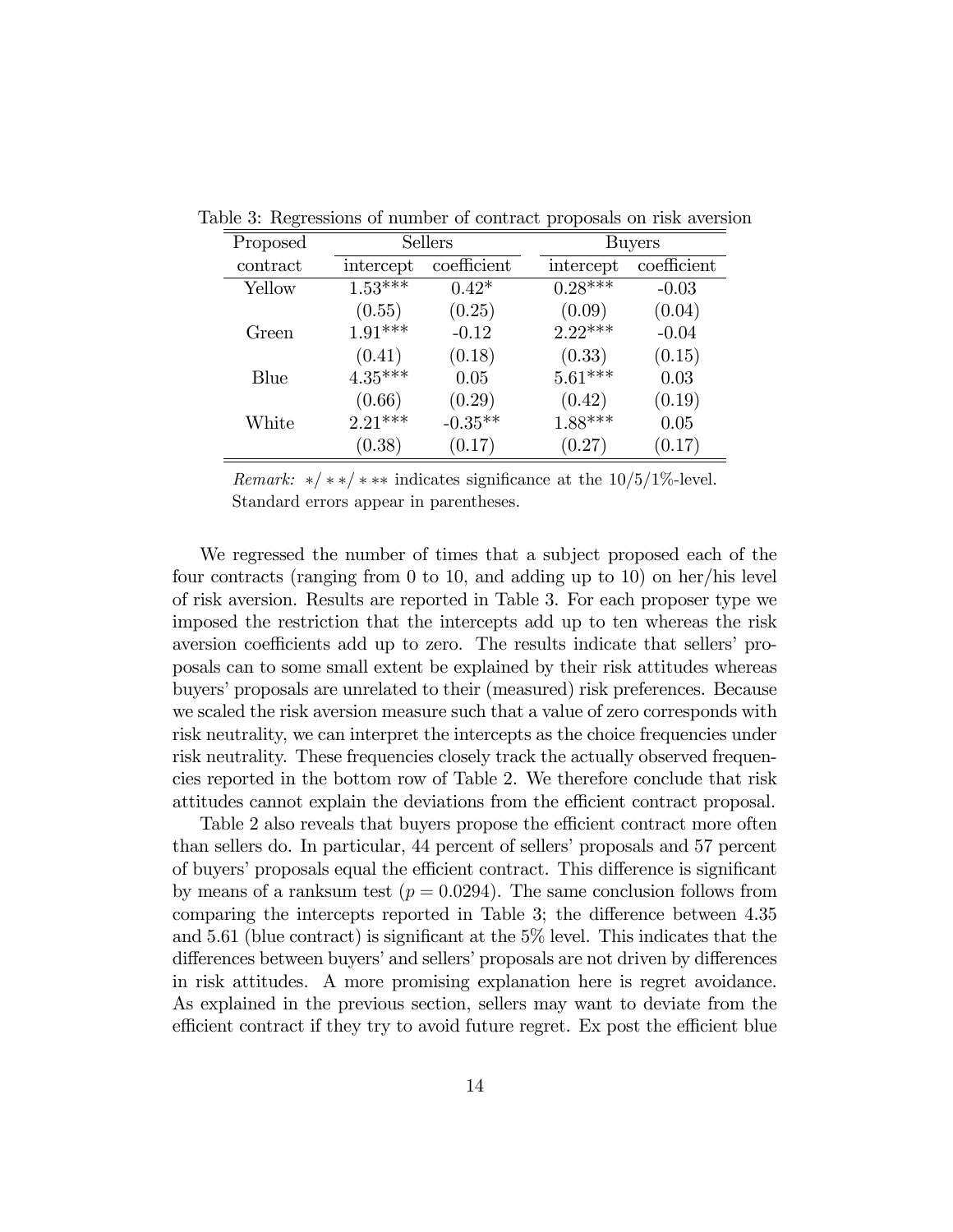| Default |                  | Total         |             |             |      |
|---------|------------------|---------------|-------------|-------------|------|
|         | $SP - prop$      | $SP-lia$      | EX          | RE          |      |
|         | 'Yellow'         | 'Green'       | 'Blue'      | 'White'     |      |
| Yellow  | 104 [79]         | 10[40]        | 73 [61]     | 13 [20]     | 200  |
| Green   | $1\vert 2\rvert$ | 92 [76]       | 91 [101]    | 16 [21]     | 200  |
| Blue    | 2[2]             | 14 [16]       | 165 [169]   | 19 [13]     | 200  |
| White   | 16 [6]           | 23 [32]       | 74 [77]     | 87 [85]     | 200  |
| Total   | 123 [89]         | 139 [164]     | 403 [408]   | 135 [139]   | 800  |
| Freq.   | $.15$ [.11]      | $.17$ $[.21]$ | $.50$ [.51] | $.17$ [.17] | 1.00 |

Table 4: Actual contracts by default contract - Seller [Buyer] proposes

contract is never optimal for them whereas this contract is optimal for buyers in a large number of contingencies (i.e.  $T \in [140, 700]$ ). Regret avoidance may thus explain the differences in proposals between buyers and sellers. We summarize these findings in the following result.

**Result 2:** Almost half of the proposals deviate from the efficient (blue) contract. Buyers propose the efficient contract more often than sellers do. These findings are not explained by (differences in) risk attitudes.

# 4.2 Actual contracts and acceptance behavior

Whether proposed contracts govern the relation between buyer and seller depends on the acceptance decision of the responder. Table 4 gives the frequencies of actual contracts by default contract and proposer type. From these tables we observe that slightly more than half of all relations is governed by the efficient  $(EX)$  contract. In each row we also see that for all default contracts and for both proposer types the frequencies of the default and the efficient contract are of very similar magnitudes. Formal tests corroborate this (see the web-appendix), which gives us the third result.

**Result 3:** The efficient (EX) contract and the default contract are equally likely to govern the relationship between buyer and seller. This holds for all default contracts and for both proposer types.

Obviously, if the default contract is proposed, it is also the actual contract. When another contract is proposed, the default contract still governs the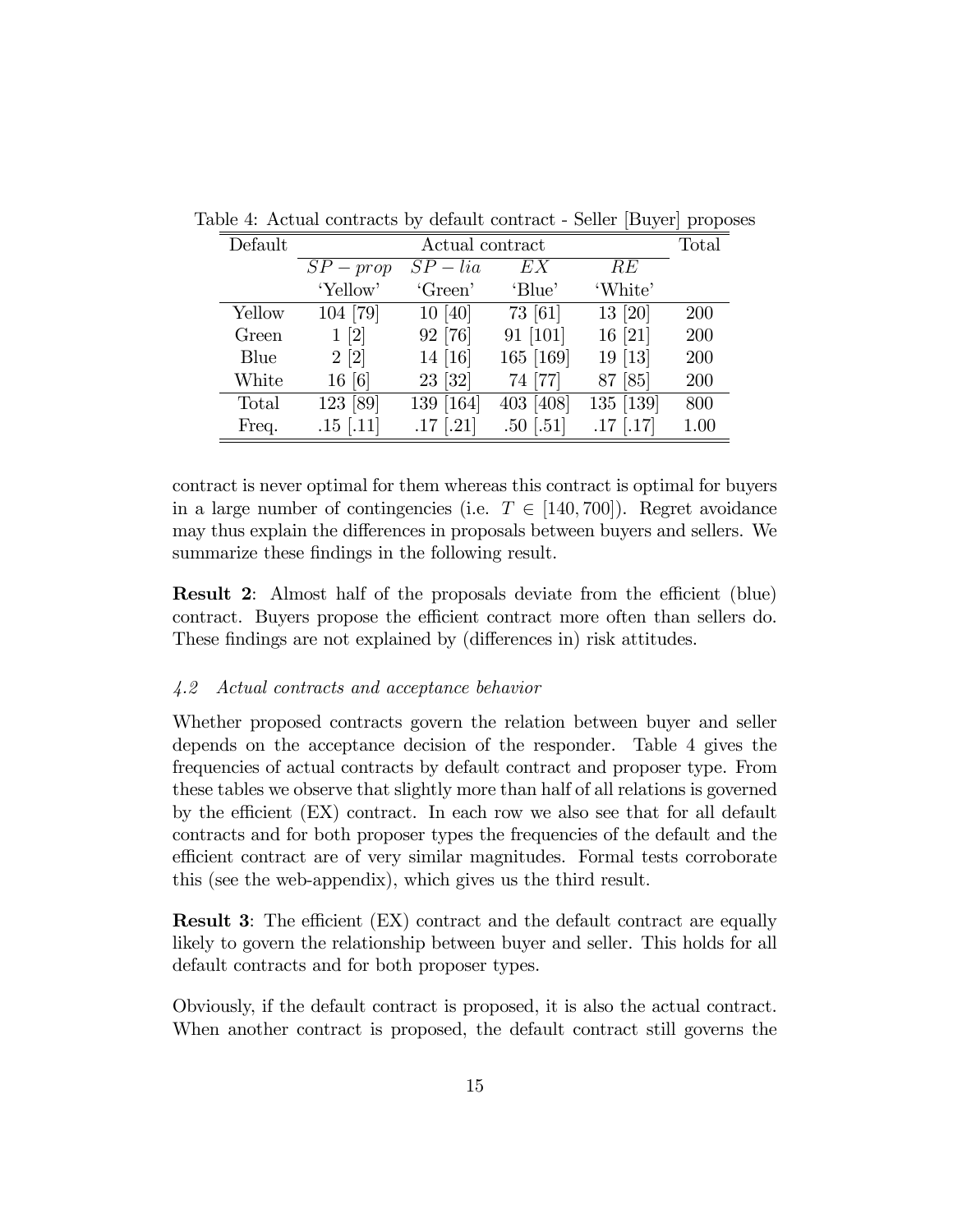relationship if the proposal is rejected. The previous subsection has shown that the default is not important for contract proposals. We now verify whether the default contract is important for acceptance behavior.

If the proposal differs from the default, the responder chooses between the proposed contract (by accepting the proposal) and the default contract (by rejecting). For each pair of contracts (say yellow and blue) we have observations where one of the contracts (say yellow) is the proposed contract and the other one (blue) is the default, and observations where these roles are switched (blue is proposed with yellow as default). This gives 2 by 2 tables in which we can test for equality by means of a chi-square test. This allows us to investigate whether a responder is more likely to choose a contract when it is the default than when it is not. We tested this for all pairwise combinations of contracts. Eight out of twelve comparisons are insignificant at the  $5\%$  level (see the web-appendix). In the remaining four cases the default contract is chosen significantly *less* often. There is thus some tendency for the responder to follow the proposerís suggestion to move away from the default. Overall, however, the following conclusion seems warranted.

**Result 4:** Acceptance behavior is not seriously affected by default contracts.

# 4.3 Explaining stickiness

The findings presented so far indicate on the one hand that neither proposers nor responders have a preference for the default contract per se (Results 1 and 4), while on the other hand relationships are often governed by the default contract (Result 3). This combination of results seems somewhat paradoxical. Our main explanation for this apparent paradox is that buyers and sellers often disagree about the (most) preferred contract and that disagreement puts the default contract in place.

Which of the four contracts a subject prefers is measured by two different methods in the experiment. The first method was already described in Section 3 when discussing experimental procedures. In the second part of the experiment we asked subjects to individually rank the four contracts from most to least preferred. The joint ranking of buyer and seller together then determined the probability that a given contract would be put in place. Columns (1) and (2) of Table 5 report the shares of buyers and sellers that put the different contracts first. It shows for instance that 68 percent of the buyers prefer the blue contract to all other contracts. These preferences do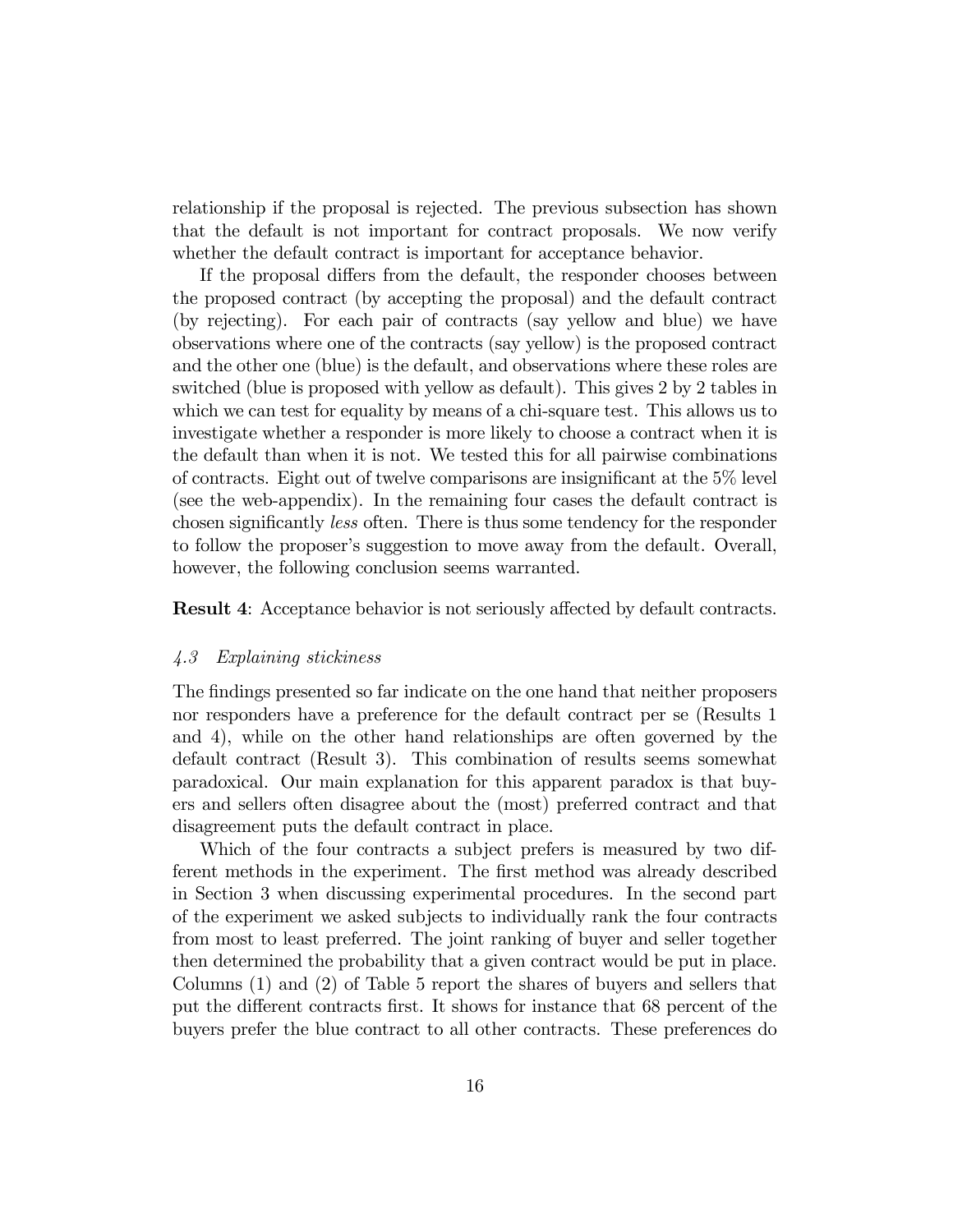| $\emph{Contract}$ | Revealed in part II |                        | Revealed by proposals |                   |  |  |
|-------------------|---------------------|------------------------|-----------------------|-------------------|--|--|
|                   | sellers<br>buyers   |                        | buyers                | sellers           |  |  |
|                   | $\left(1\right)$    | $\left 2\right\rangle$ |                       | $\left( 4\right)$ |  |  |
| Blue              | 0.68                | 0.48                   | 0.64                  | 0.48              |  |  |
| Yellow            | 0.23                | 0.29                   | 0.00                  | 0.20              |  |  |
| Green             | 0.10                | 0.13                   | 0.15                  | 0.14              |  |  |
| White             | 0.09                | 0.11                   | 0.10                  | 0.15              |  |  |
| ties              |                     |                        | 011                   | 0.03              |  |  |

Table 5: Distribution of preferred contracts

not differ significantly across default contracts.

The second method to measure preferred contracts is by looking at the frequencies of proposed contracts (cf. Subsection 4.1). In the first part of the experiment each subject makes ten contract proposals. From the observed frequencies we infer that the contract a subject proposes most often is her/his most preferred contract. Columns (3) and (4) of Table 5 report the shares of buyers and sellers that have the different contracts as their most preferred one according to this method. For example, 14 percent of the sellers proposes the green contract more often than any of the other three contracts. Because this second method does not exclude ties, a small fraction of buyers and sellers have multiple contracts in first place (cf. the row 'ties').

Because responders only have the choice (if any) between two different contracts, we also present information about revealed preferences between pairs of contracts. Here we actually have three sources of information. Besides the preferences revealed in part II and the frequencies of proposed contracts in part I, we now also have information from acceptance behavior. For each subject who as a responder was confronted with the choice between two contracts, we infer that the contract that was chosen most often is the preferred contract. Information is summarized in Table 6.

Although the two methods employed in Table 5 do not give identical results, they by and large point in the same direction. The same is true for the three methods presented in Table 6. The main insight that can be gained from these two tables is that it is quite likely that a buyer is confronted with a seller who has different preferences regarding the best contract. Moreover, within the group of buyers and within the group of sellers preferences over contracts are fairly heterogeneous. This makes it difficult for a proposing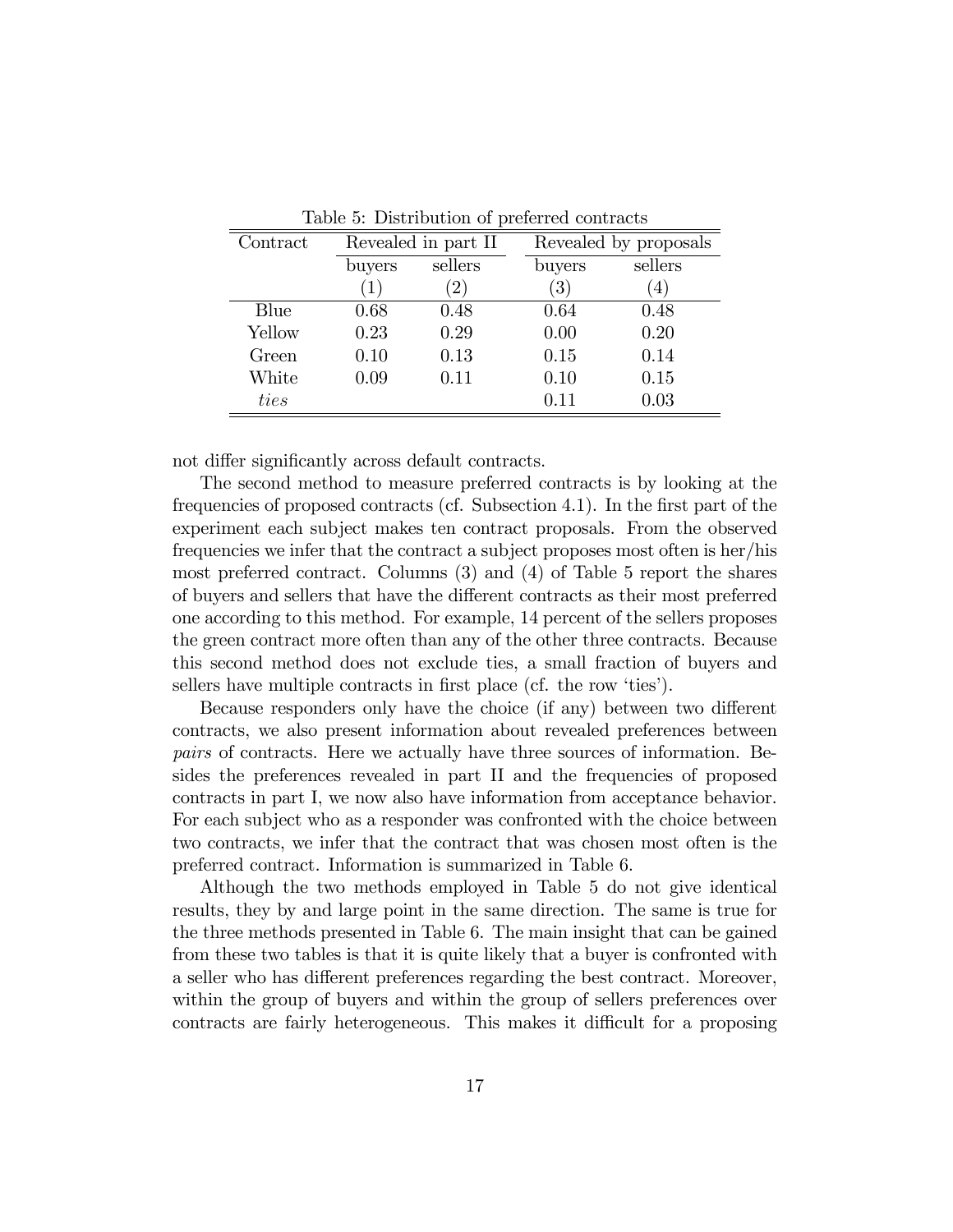| Contracts    | Part II          |                   | Proposals        |         |  | Acceptance       |         |  |
|--------------|------------------|-------------------|------------------|---------|--|------------------|---------|--|
|              | buyers           | sellers           | buyers           | sellers |  | buyers           | sellers |  |
|              | $\left(1\right)$ | $\left( 2\right)$ | $\left(3\right)$ | (4)     |  | $\left(5\right)$ | (6)     |  |
| Blue>Yellow  | 0.96             | 0.58              | 0.90             | 0.65    |  | 0.94             | 0.56    |  |
| Blue > Green | 0.83             | 0.71              | 0.75             | 0.58    |  | 0.76             | 0.59    |  |
| Blue>White   | 0.84             | 0.83              | 0.74             | 0.61    |  | 0.56             | 0.70    |  |
| Yellow>Green | 0.13             | 0.46              | 0.03             | 0.34    |  | 0.00             | 0.45    |  |
| Yellow>White | 0.50             | 0.69              | 0.04             | 0.40    |  | 0.40             | 0.48    |  |
| Green>White  | 0.68             | 0.71              | 0.44             | 0.31    |  | 0.55             | 0.54    |  |

Table 6: Revealed pairwise preferences of contracts

party to predict the responder's preferences.

Consider, for example, a buyer who has to propose a contract and who prefers the blue contract over the other three contracts. When yellow is the default, there is a 44% probability that s/he meets a seller who prefers the yellow contract and thus will reject the proposal for blue (the 44% here is based on acceptance behavior, see column (6) in Table 6). Likewise, with green and white as defaults the probability that a blue proposal gets rejected is 41% and 30%, respectively. The same type of reasoning applies to other preferred contracts by the buyer and to revealed preferences of the seller obtained by a different method. In all such cases of disagreement the default contract will govern the relationship. We summarize these findings as follows.

Result 5: Preferences over contracts are fairly heterogeneous. This easily leads to disagreement between proposer and responder, turning the default contract into the actual contract.

The final issue is whether stickiness matters from an efficiency perspective. In our simple setup without endogenously chosen reliance expenditures, efficiency is fully determined by sellers' breach decisions. The actual breach decisions appear very close to the predicted ones (due to space limitations the actual numbers are reported in the web-appendix). Therefore, the observed fraction of breaches under the different contracts are almost identical to the predicted breach probabilities (cf. Table 1). This in turn implies that efficiency is in line with the theoretical predictions and yields our final result.

**Result 6:** Breach decisions almost always maximize sellers' payoffs. Breach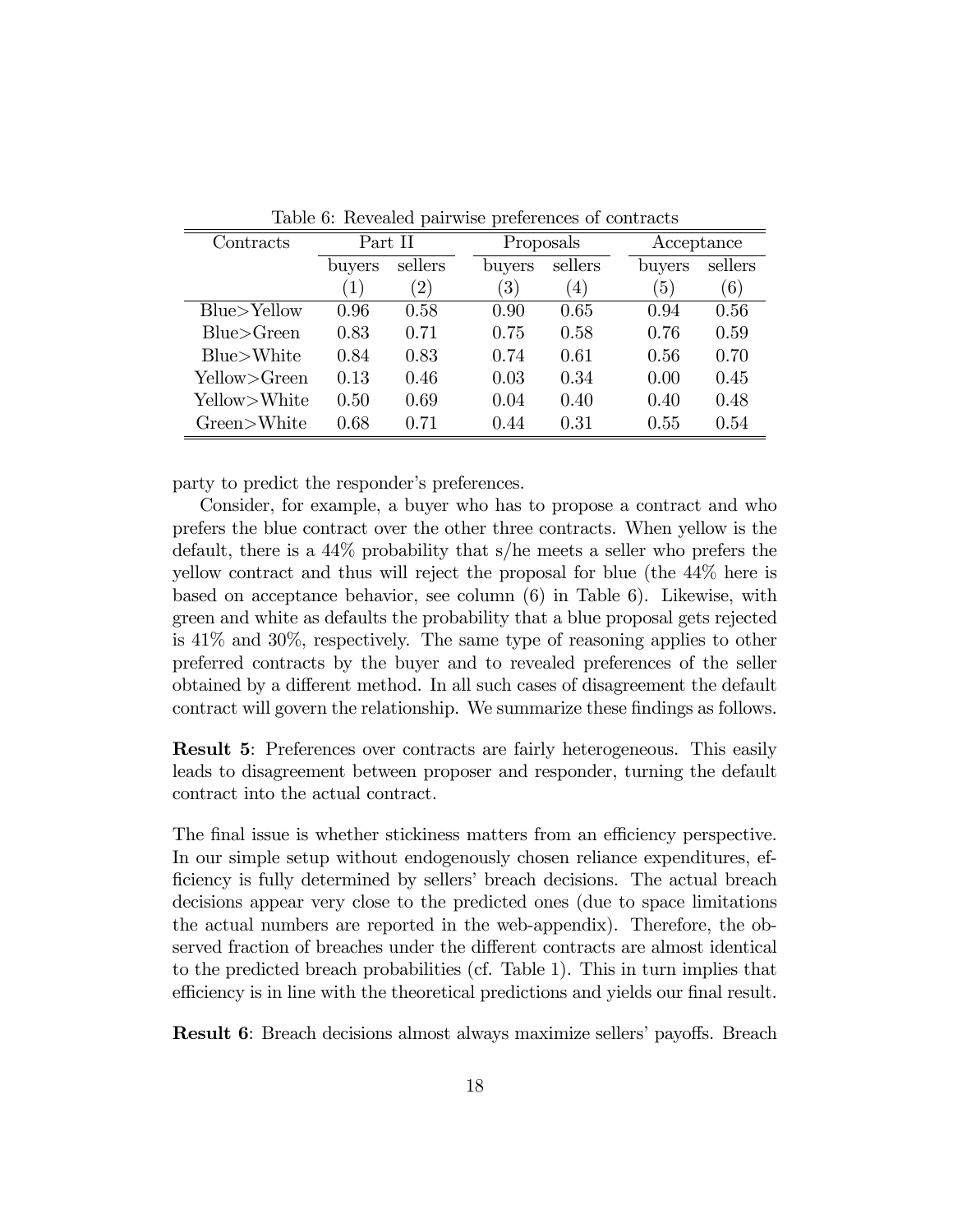decisions are always efficient under the EX contract and very often inefficient under the other three contracts.

Because breach decisions are always efficient under the EX contract and implementation of this contract is more likely when it is the default, it follows that joint (as well as individual) payoffs are higher when the EX contract is the default than for any other default contract.

# 5 Conclusion

Standard economic theory predicts that default breach remedies are immaterial whenever contracting and bargaining costs are negligible. Some experimental studies, however, suggest that in practice default rules do matter, because they may affect parties' preferences over the various breach remedies. This paper presents results from an experiment designed to address the role of default breach remedies for actual contract outcomes. In contrast to previous studies the focus is on a setting with both explicit interaction between contracting parties and explicit monetary incentives.

In the experiment buyers and sellers have the choice between four different contracts. These contracts represent the remedies of expectation damages, reliance/restitution damages, specific performance protected by a property rule and specific performance protected by a liability rule, respectively. Contract negotiations take the form of ultimatum bargaining. Either the buyer or the seller proposes a contract. If the other party agrees, this contract governs their relationship. If not, the default contract applies. Sessions in the experiment differ in the contract that constitutes the default.

The design of the experiment is such that risk neutral buyers and sellers both earn the highest expected payoff under the efficient contract based on expectation damages. In principle parties thus could easily reach agreement. Yet, we observe that the efficient contract and the default contract are equally likely to govern the relationship. For actual contracts we thus find that default rules do have an impact and tend to be "sticky". The reason behind this is not that contract proposals or acceptance decisions are biased towards the default. Instead, the evidence indicates that the default contract often results because parties have different preferences regarding the best contract. While a majority of the buyers prefer the efficient contract, less than half of the sellers do so. Sellers' preferences for other contracts are not explained by their risk attitudes. A more promising explanation seems regret avoidance.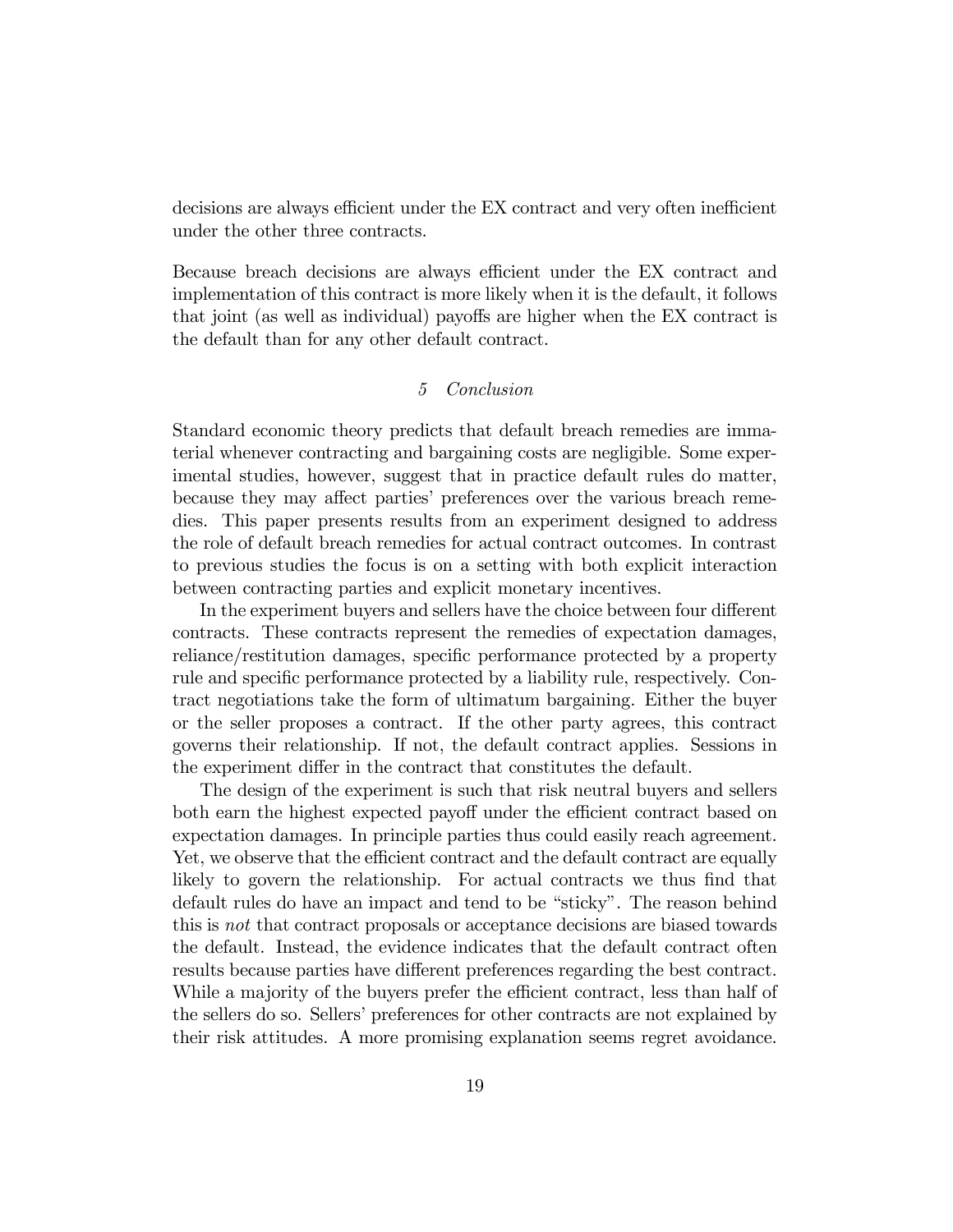Whereas the efficient contract gives sellers their highest *expected* payoff, ex post the actual payoff under this contract is always below the maximum attainable under one of the other three contracts. Hence, a seller who chose the efficient contract could ex post always have done better.

Because default remedies do matter even in our experimental world without bargaining costs, it matters which breach remedy serves the role of default. It is welfare enhancing when the default remedy minimizes inefficient breaches. Simply trusting that parties will replace inefficient default rules by an efficient one seems unwarranted.

Our findings are based on a design in which disagreement imposes the default contract and bargaining is in the form of an ultimatum game. Useful extensions of the current study include deviations from this design: viz. a situation where disagreement leads to no contract at all and more elaborate bargaining protocols. Both extensions may reduce the importance of the default and thereby qualify the conclusion based on the current design.<sup>5</sup> Apart from that, it may also be useful to include individual measures of regret avoidance in future studies. This would enable a direct test of the above suggestion that regret avoidance drives a wedge between buyers' and sellers' most preferred contracts.

# References

- Fehr, E., S. Kremhelmer, and K. Schmidt (2005). Fairness and the optimal allocation of ownership rights. CEPR Discussion Paper No. 5369.
- Holt, C. and S. Laury (2002). Risk aversion and incentive effects. American  $Economic$  Review 92, 1644–1655.
- Korobkin, R. (2000). Behavioral economics, contract formation, and contract law. In C. Sunstein (Ed.), *Behavioral law*  $\mathcal{C}$  *economics*, Chapter 4, pp. 116–143. Cambridge: Cambridge University Press.

<sup>&</sup>lt;sup>5</sup>Fehr, Kremhelmer, and Schmidt [2005] conduct an experiment on the optimal allocation of ownership rights. Subjects start from a given ownership structure, but may mutually agree to interact under a different one. In two treatments the game ends after disagreement about a change in ownership structure, in another one the game continues under joint ownership. The basic ownership pattern that results is the same in all these treatments, suggesting that the impact of the actual fall back may be rather limited.